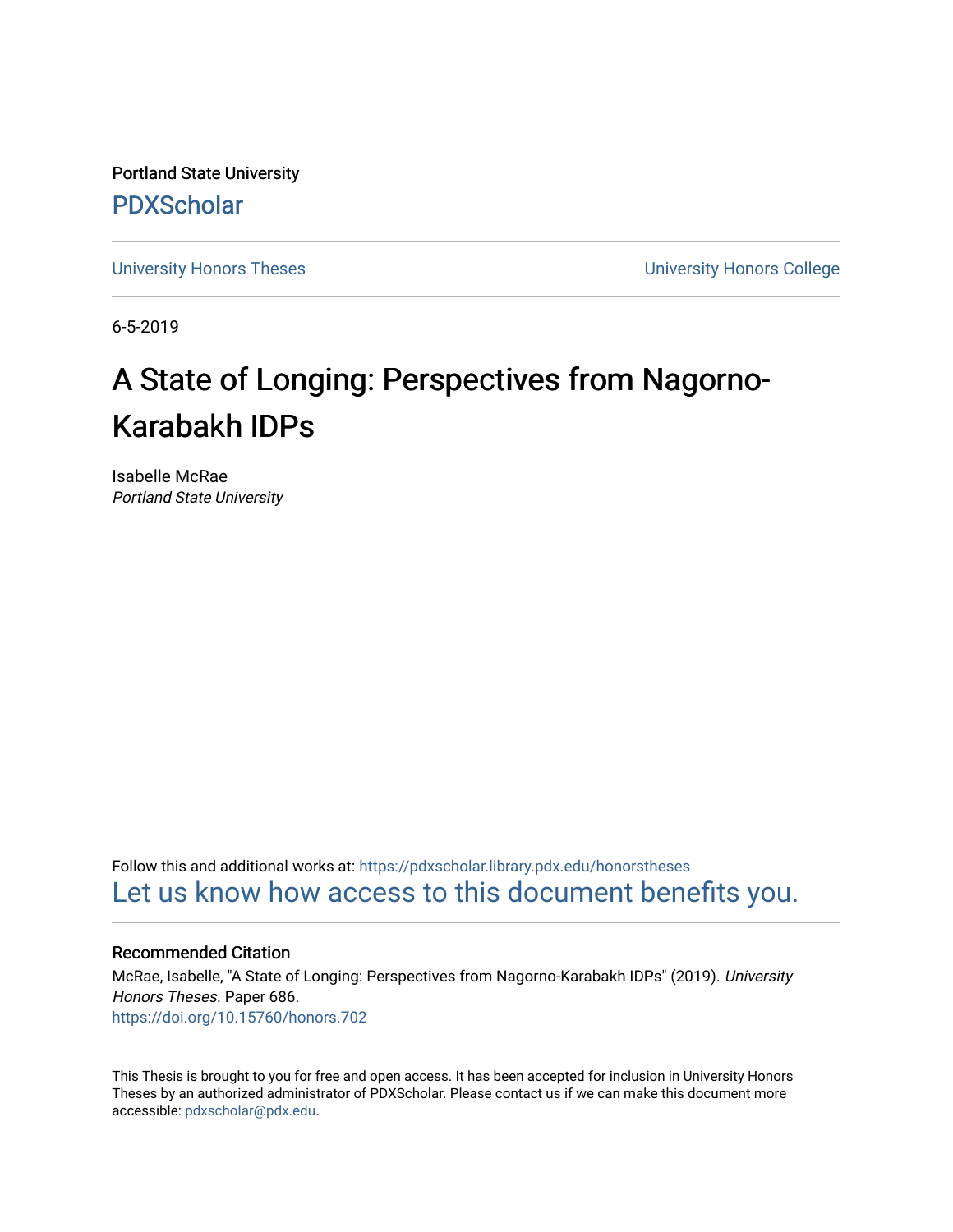A State of Longing:

Perspectives from Nagorno-Karabakh IDPs

By

# Isabelle McRae

An undergraduate honors thesis submitted in partial fulfillment of the requirements for the

degree of

Bachelor of Arts

in

University Honors

And

International Studies

Thesis Advisor

Harry Anastasiou, Ph.D.

Portland State University

2019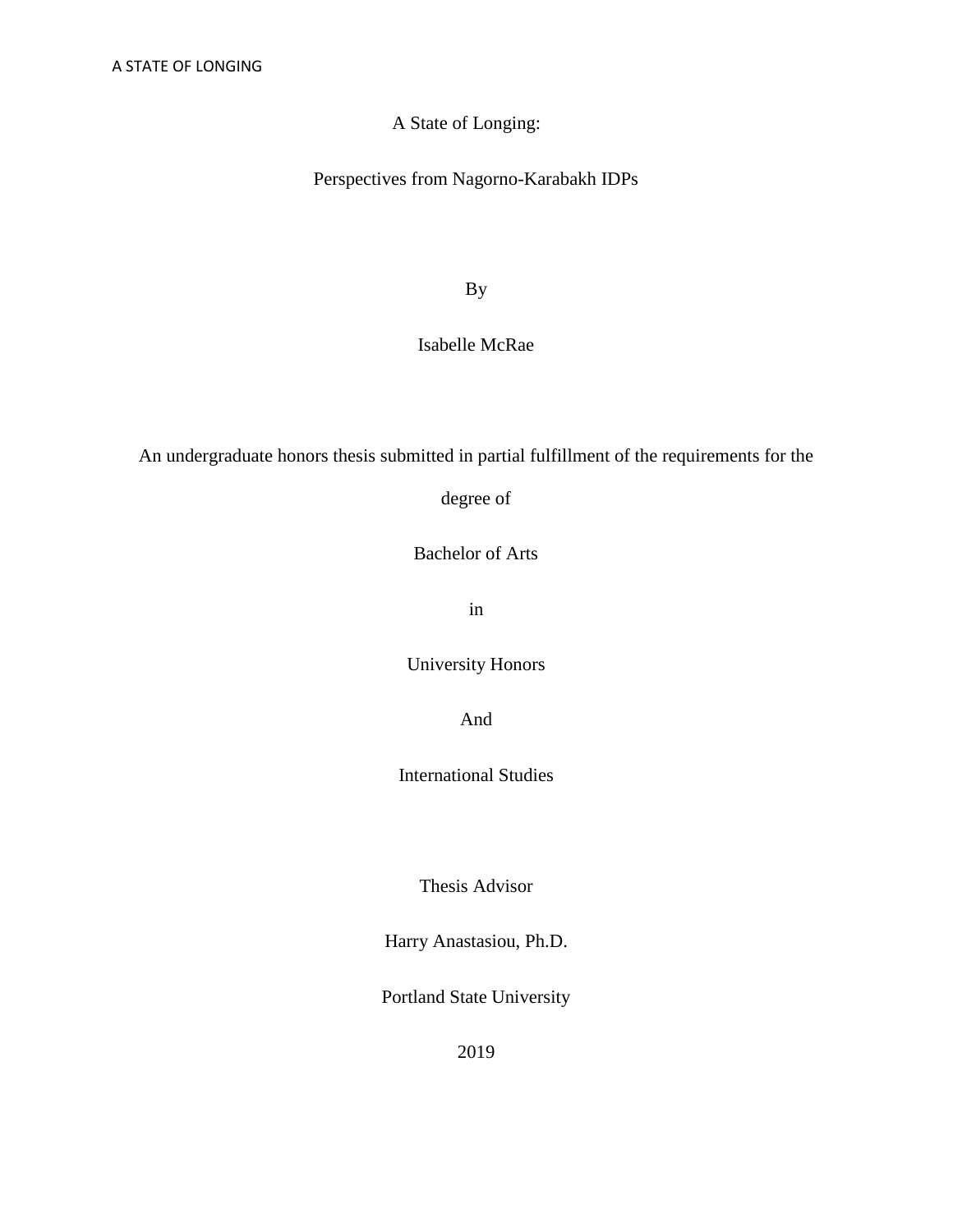#### **Abstract**

Since the ceasefire in 1994, the intractable conflict of Nagorno-Karabakh continues to have a severe impact on security and development in the Caucasus region. Internally displaced Azerbaijanis (IDPs) from Nagorno-Karabakh are one of the main stakeholders in the conflict, and yet little study has addressed the impact of their symbolic values and identity issues vis-à-vis resolution efforts. Accordingly, this thesis focuses on four themes which arose in the author's ethnographic research in Azerbaijan with internally displaced Azerbaijanis. The paper will address the group's relation to the land, the framing of kinship and identity, relations with Armenia and the Armenian community, and perspectives on youth and trauma. Looking at the significance of informal histories and collective memory for this community, the thesis intends to add to a growing repository of qualitative study in intractable conflicts, and considers how identity issues can play a central role in both the resolution and the perpetuation of dead-lock in Nagorno-Karabakh.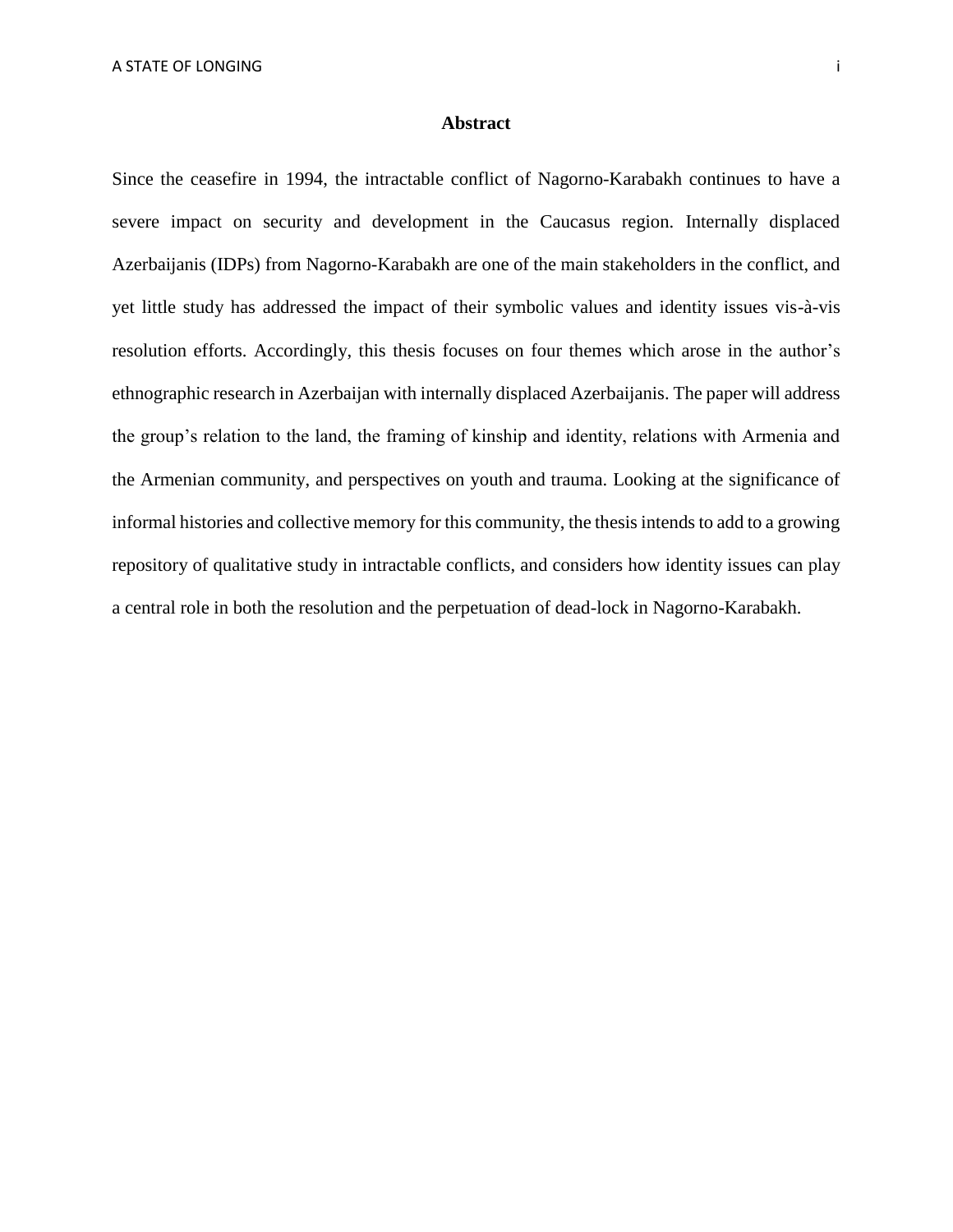#### **Background**

The Nagorno-Karabakh conflict began in 1988, when growing movements for national sovereignty within the Soviet Union sparked ethnic tensions between Azerbaijan and Armenia. The semi-autonomous oblast of Nagorno-Karabakh was placed under the administration of Azerbaijan Soviet Socialist Republic in 1923 in order to quash conflict in the region and expand the control of the Soviet Union under Stalin. This allocation of Nagorno-Karabakh resulted in many decades of relative peace in the region throughout the  $20<sup>th</sup>$  century (Gahramanova, 2010). However, the population underwent gradual but extreme demographic changes, and by the late 1980s, Nagorno-Karabakh was composed of approximately a 74% ethnic Armenian and 25% Azeri population (Najafizadeh, 162, 2013). As perestroika gave way to the first expressions of nationalism, ethnic Armenians in Nagorno-Karabakh petitioned for the territory to be unified with the Armenian Soviet Socialist Republic. Drawing upon historic claims and grievances in regard to the Soviet Union's territorial engineering, the petitions went into full force in 1987. Neither the Azerbaijani state nor the Soviet Union was prepared to acknowledge these calls for administration changes and the mass demonstrations in Stepanakert and Yerevan which followed in 1988. Once Armenian and Azerbaijani nationalisms were backed up by real communal violence, with both states claiming historical rights of ownership over Nagorno-Karabakh, inability to evade the burgeoning conflict or resolve it peacefully led to a full-fledged war over the territory by 1991 (Najafizadeh, 2013). As the Soviet Union collapsed and withdrew its troops from the region, the unprecedented flow of weaponry and mercenaries to both sides plunged the newly-independent states into brutal chaos (Human Rights Watch, 1994). By 1993, Nagorno-Karabakh and seven adjacent Azerbaijani districts were under Armenian control (De Waal, 2003).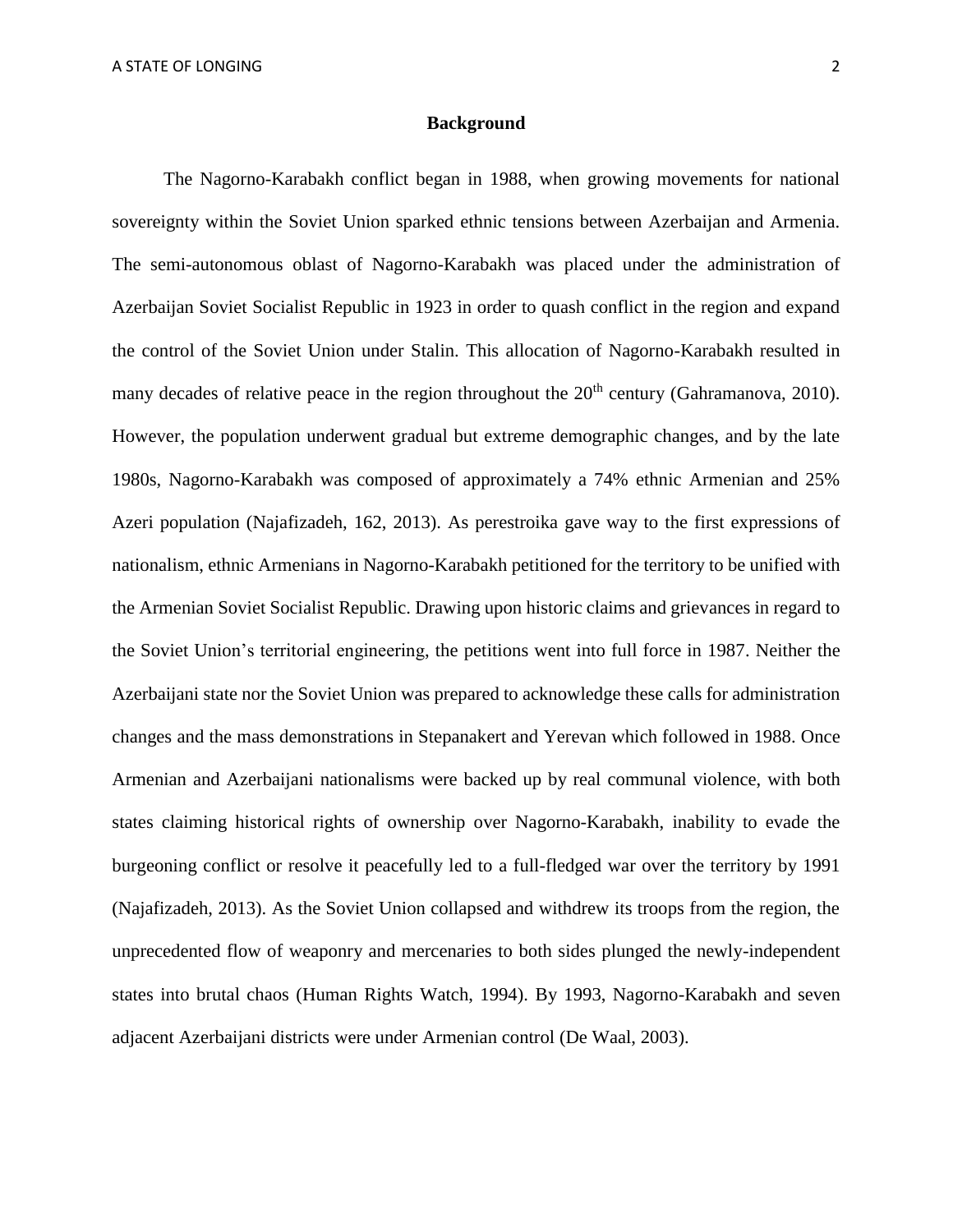$\overline{a}$ 

Although the fighting ended ostensibly in 1994 with a Russian-brokered ceasefire agreement, Nagorno-Karabakh and the seven surrounding districts, which comprise approximately 16% of Azerbaijan's pre-war territory, continue to be occupied by the Republic of Armenia and operate as a *de facto* state (Garagozov, 2016). During 1991-1994, estimates of between 750,000 to a million ethnic Azerbaijanis were expelled from their lands in and around Nagorno-Karabakh and Armenia (Najafizadeh, 2013; de Waal, 2008; UNHCR, 2009). In a small country with little more than 8.5 million citizens, roughly one in eight people retain status as either refugees or internally displaced people (IDPs) (UNHCR, 2009). Nagorno-Karabakh is still the site of border skirmishes and cease-fire violations (Kopecek et al,  $2016$ ).<sup>1</sup> Over the years, there have been significant and ongoing intergovernmental efforts to resolve the territorial dispute peacefully, as heads of state work with international mediators via the OSCE Minsk Group, but these efforts have not been able to implement a lasting compromise which would satisfy the conflict's stakeholders (Geukjian, 2016). The two countries, former neighbors and even kin, remain bitterly cut off from each other, and communication between the communities is highly polarized. Nagorno-Karabakh and the IDP situation remain the central social and security issue for Azerbaijan, and indeed for the Caucasus region and beyond (Kopecek et al, 2016).

This thesis will take a qualitative analysis approach which will focus on personal stories of displaced people from Nagorno-Karabakh to understand cultural trauma and perceptions of politics as a factor in the conflict. During the nine months I spent studying and working in the capital Baku, I made close personal ties with many people in the Nagorno-Karabakh IDP community. I first

<sup>&</sup>lt;sup>1</sup> In 2016, Azerbaijan went on the offensive. The three days of fighting on the border, known as the April War, resulted in an estimated 350 causalities. It was the largest border skirmish since the 1994 ceasefire was implemented, demonstrating that the frozen conflict could turn hot any time [\(Jarosiewicz](https://www.osw.waw.pl/en/node/15774) & Folkowski, 2016).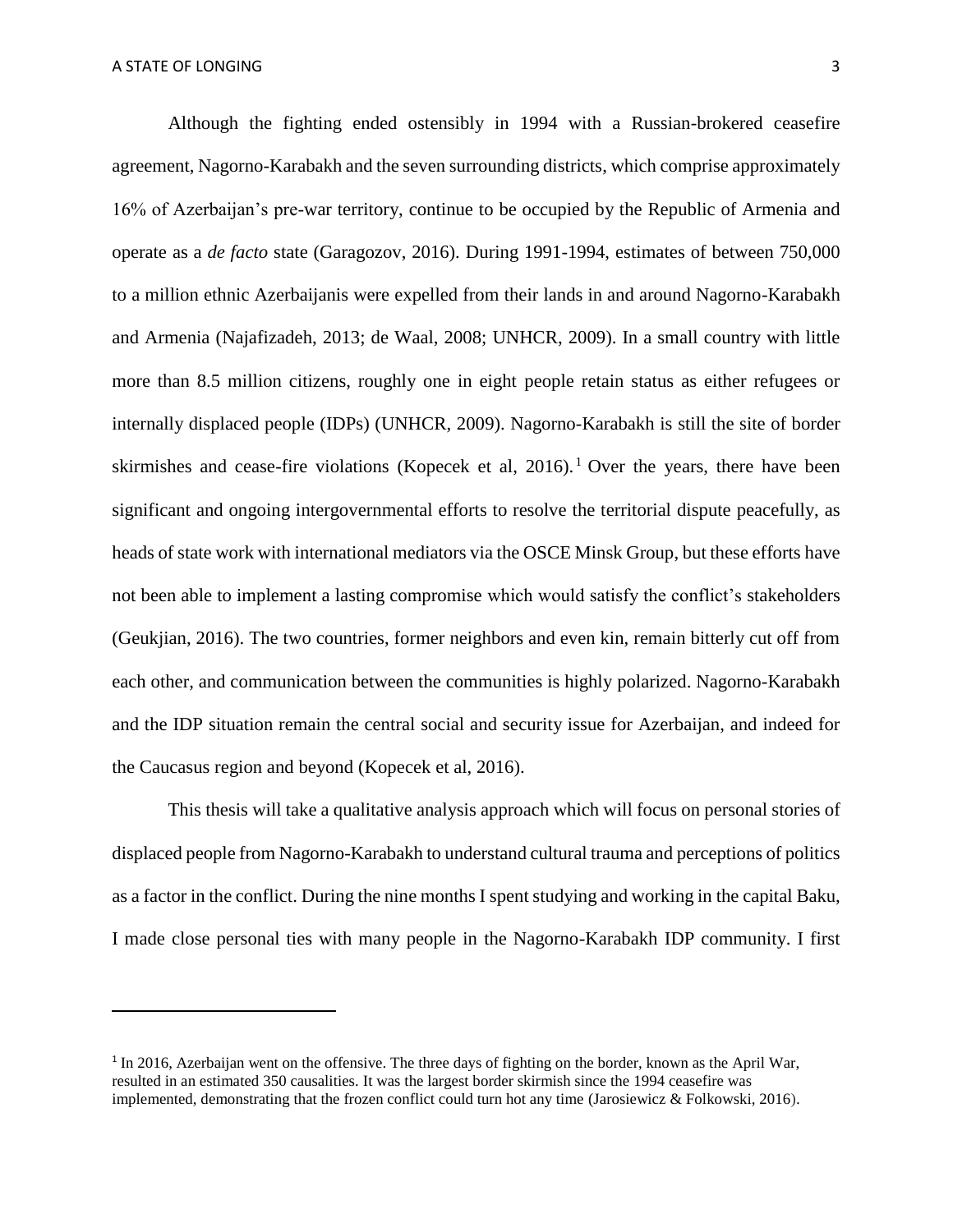went under the auspices of the Critical Language Scholarship for Turkish in 2016, and having been inspired by the curious conjunction of Turkic and Soviet culture, returned in 2018 for continued study in Azerbaijani and Turkish. Listening to the stories of my host family and my language instructors, who were, incidentally, all from Nagorno-Karabakh, and gaining a deeper understanding of the situation through work with the Ministry of Education's IDP language program gave me inspiration for this thesis. While IDPs/refugees in Azerbaijan have benefited from state-led as well as international aid programs to address shortages in housing, education, employment and basic subsistence, twenty-six years later, this population remains underserved and economically disadvantaged (Najafizadeh, 2013; Refugee and IDP Committee of Azerbaijan, 2019; UNHCR, 2009). This project intends to contribute to a deeper understanding of this community's needs, grievances, and perspectives, and thus add to the growing literature on the impact of identity issues within the Nagorno-Karabakh conflict.

#### **Fieldwork Methodology**

After receiving IRB approval from Portland State's Human Research Committee, I traveled to Baku to conduct semi-structured in-person interviews with IDPs in order to learn how they relate to their historical memories of displacement and how their grievances are addressed or not addressed by existing governance strategies. I employed ethnographic interviewing and participant observation as my primary method of data collection, in conjunction with secondary sources. Qualitative methodologies have been shown to be an effective way of documenting and preserving history and perspectives, and engaging with cultural issues and values (Bernard et al, 2015; Seidman, 1998). In the case of Nagorno-Karabakh, there has been very little qualitative work from researchers outside of the conflict (Gamaghelyan, 2010). While I am not a stakeholder in this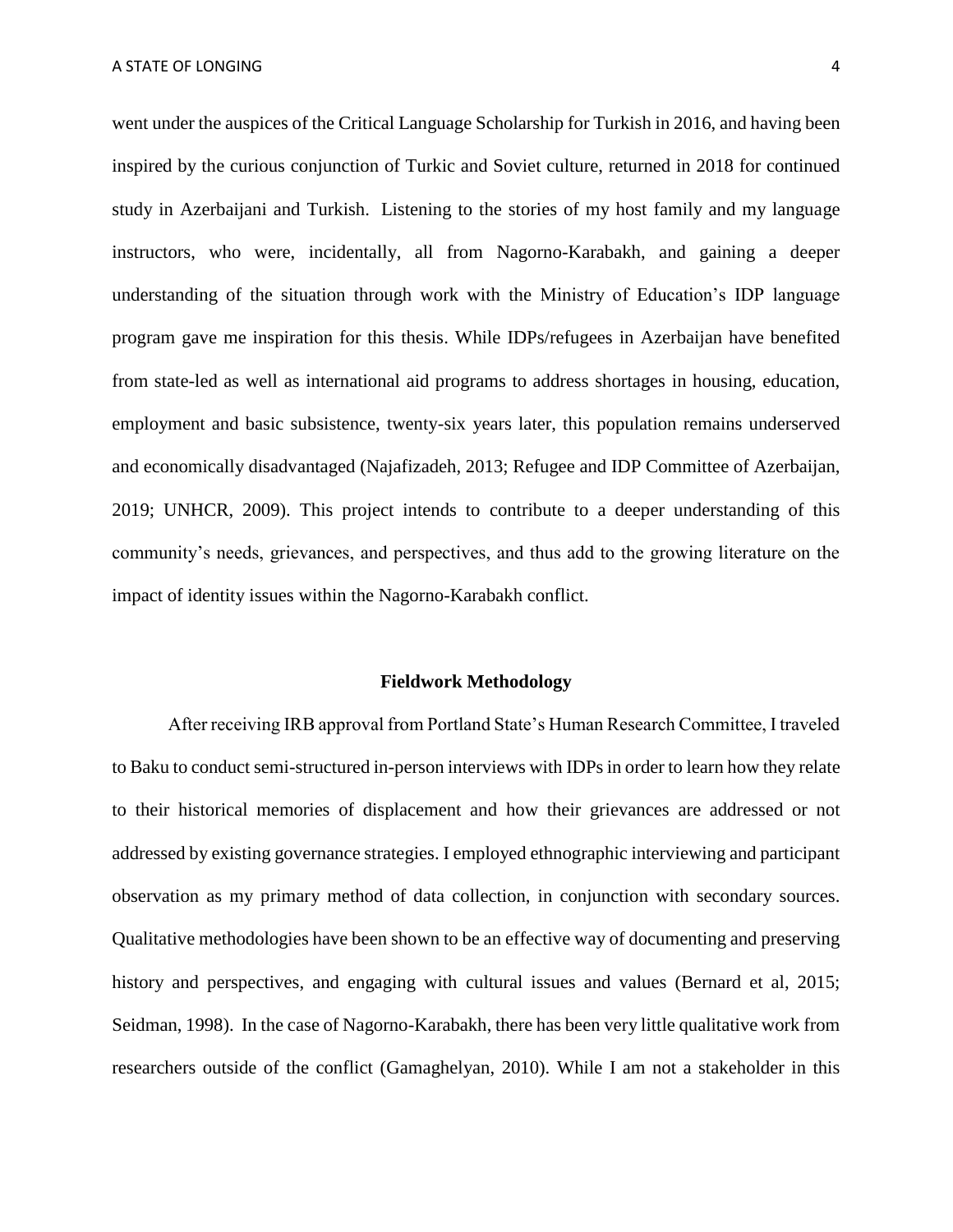$\overline{a}$ 

conflict, I am an American researcher who is personally involved in this community and am cognizant of being limited in only representing the Azerbaijani side. With this in mind, I have attempted to preserve the agency and voice of the Azerbaijani IDPs who participated in this study, with the belief that the stories of ordinary people, in their own words, are a critical addition to existing literature on Nagorno-Karabakh and on historical displacement. In intractable conflict, collective narratives of the war are typically conformist to the nationalist narratives (Ginges & Atran, 2011). From my early observations and work of others, such as Garagozov (2016, 2012), the personal experiences of IDPs do not always conform to the social norms reproduced by the state. Thus, the stories of IDPs may serve as an important area to consider the intersection of collective and individual constructions of history and imaginings for the future that must be taken into account for resolution and reconciliation.

The fundamental criterion of the study was to interview people from Nagorno-Karabakh or one of the 7 neighboring occupied territories who could share first-hand memories of their homes and the war. I interviewed ten people of varying socio-economic levels, six women and four men, between the ages of 37-68 from six regions. All but one had fled during the war and therefore had official IDP status<sup>2</sup>. Interviewees were comprised both of those I knew personally and those referred by existing contacts through snowball sampling. In Azerbaijan, people are more inclined to engage in projects if they are personally referred by someone they know and trust (via kinship or strong community networks), which is why snowball sampling was determined to be

<sup>2</sup> İn Azerbaijani *məcburi qöçkün* means forced migrant or internally displaced person (IDP), in contrast to *qaçkın*, which means refugee and refers to ethnic Azeris who lived inside Armenia, although at times these terms are used interchangeably.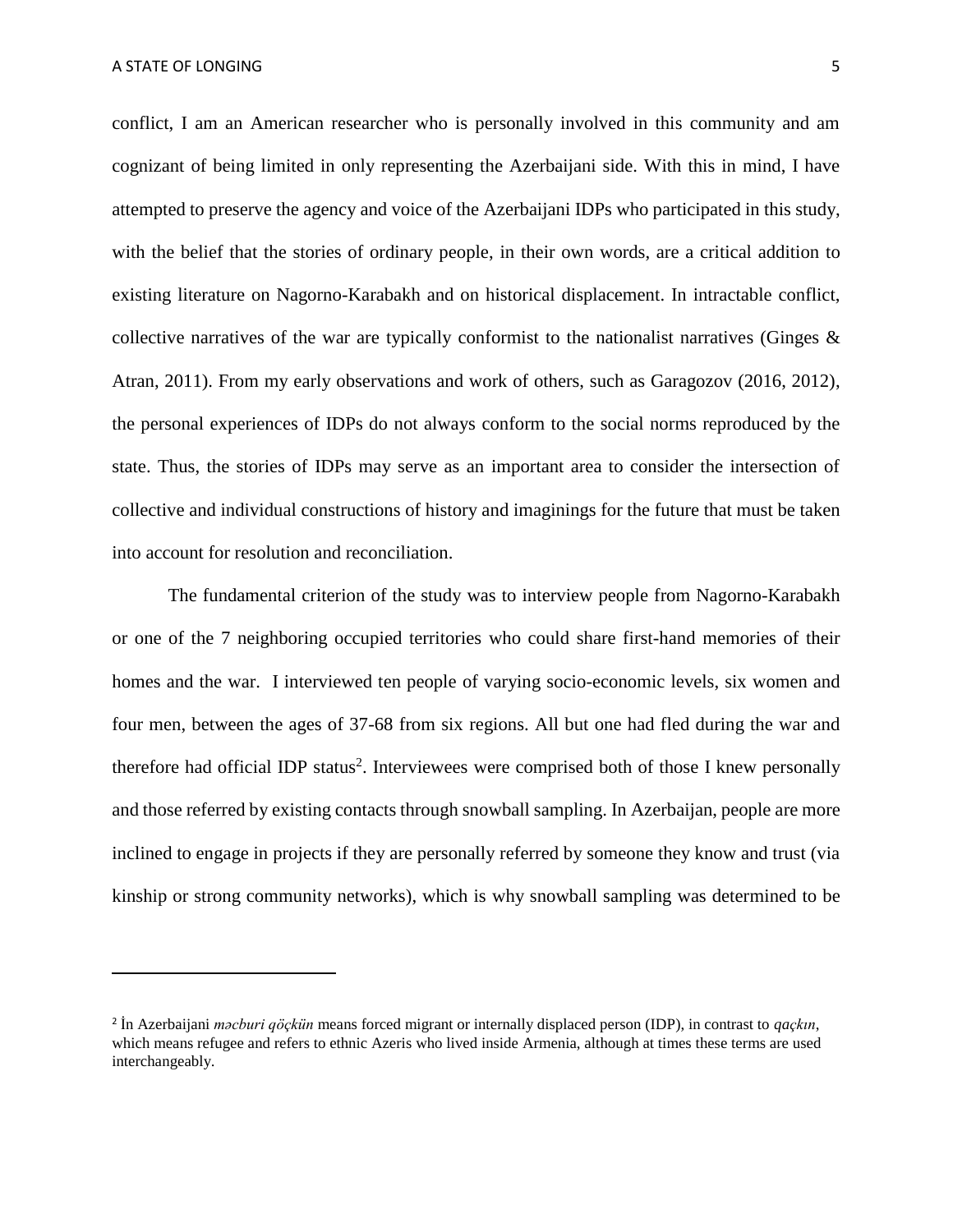the most effective form of recruitment. In coming into such a tight-knit community as a foreigner, and asking people to speak on emotional and sensitive issues, these personal introductions were absolutely crucial to establishing trust. The open-ended interviews were conducted in Azerbaijani, lasting 45 minutes to two hours in length, and held in classrooms and sitting rooms, both one-onone and jointly. Before proceeding with the interviews, participants were briefed on the intention of the study: to provide their personal experiences of being from Nagorno-Karabakh and their perspectives to contribute to research on the issue. Interviews were conducted after receiving informed consent, and the identities of the participants were protected with pseudonyms.<sup>3</sup>

Interview questions, while open-ended, were based on a framework to address key areas of interest created with my thesis advisor Harry Anastasiou. The questions were organized in two groups and further broken down into past, present, and future:

1. Nagorno-Karabakh IDPs' personal experiences:

*(personal history relating to the community and interactions with the other)* 

in the Past (before the conflict, during the conflict, during displacement)

in the Present (currently, in Baku)

 $\overline{a}$ 

in the Future (whether they perceive/wish/expect the situation will change or not)

2. Nagorno-Karabakh IDPs' perceptions of political leadership and government: *(relating to their concerns, grievances, and aspirations)*

in the Past (before the conflict, as the conflict started, during displacement) in the Present (the current state of affairs, locally and internationally)

<sup>&</sup>lt;sup>3</sup> Despite assurances that I would be the only one accessing the recordings of the interviews, several participants were not comfortable having their responses recorded, or frequently asked me to turn off the recorder, so I relied on notes and write-ups of some exchanges.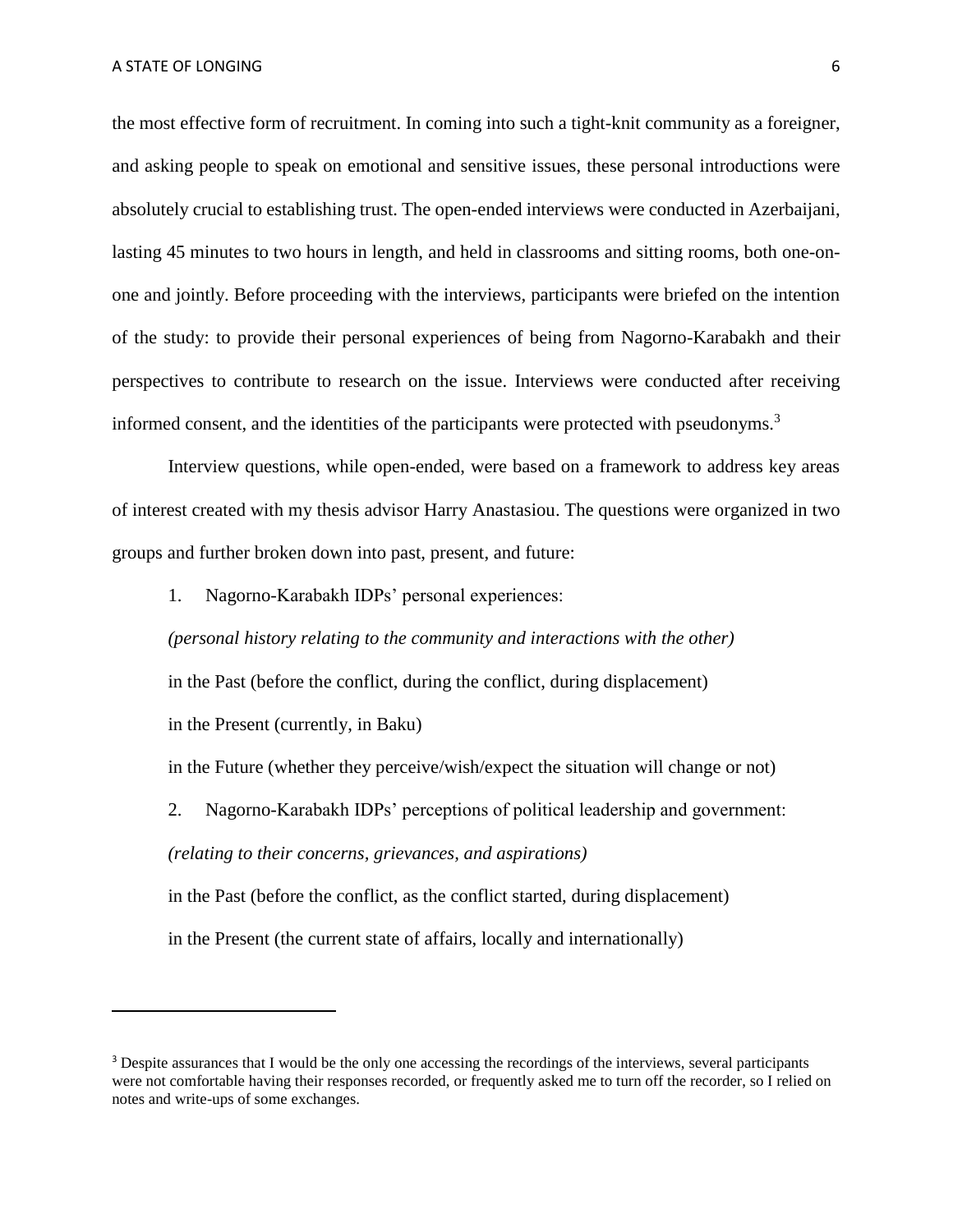in the Future (visions for the future)

The transcriptions of the interviews made up the basis of the primary-source material, but were accompanied by participant observations gathered from spending time with respondents; from drinking tea in their homes, looking at photo albums and maps, to conversations with taxi drivers, peers, and visits to schools and war memorials. The interviews themselves were couched in much longer conversations, including discussions with the whole family—grandparents and children alike. In fact, in all the interviews which took place in people's homes, other family members were present at one time or another. The family dynamic was and is a primary part of life in Azerbaijan and critical to understanding the multilevel issue of Nagorno-Karabakh. This dynamic was not something I could capture fully with a recorder, both for ethical and practical reasons, but it is the crucial and invisible backdrop of this research.

Following an inductive or grounded approach to data analysis and interpretation, as outlined by Seidman (1998) and Bernard (2015), I coded the transcripts by the themes and subthemes which emerged as core issues in the interviews and in my observations. These were issues I found emphasized in individual stories, and across interviews and informal exchanges. The process allowed me to code excerpts by multiple themes, in order to examine them by group and consider them in terms of my secondary sources. What follows is the interpretation of themes which were found to be salient in the stories of Nagorno-Karabakh IDPs. These themes have been conditionally addressed in four sections: relations to the land; kinship and identity; relations with Armenia; and youth and trauma. While a study of this proportion is highly limited, attention to these issues can shed light on the ongoing grievances of this population and other historically displaced peoples. It can invite greater reflection when it comes to the future for this community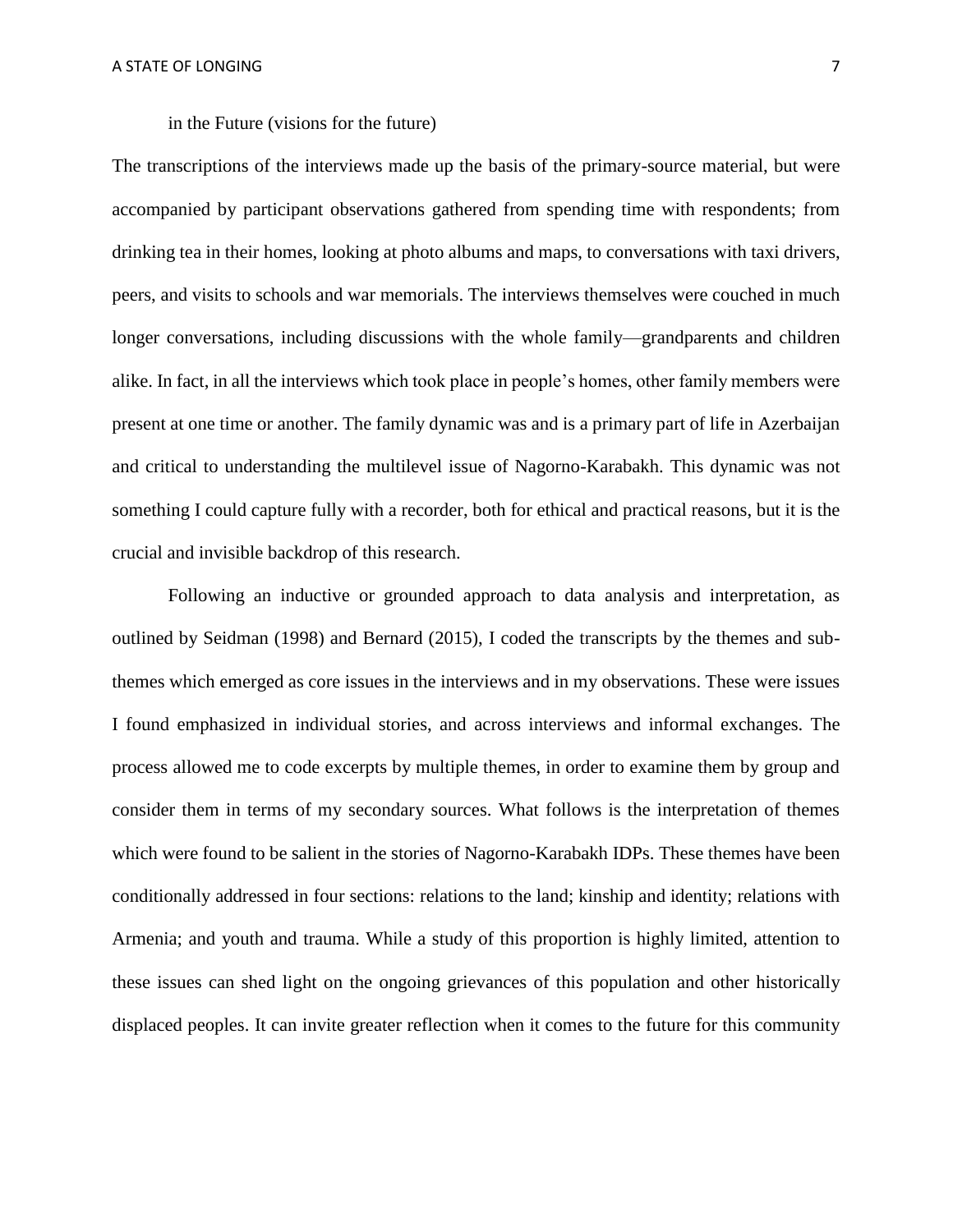and help explain why the conflict of Nagorno-Karabakh remains frozen despite decades of attempts at resolution.

#### **Limitations**

As my first experience of ethnographic interviewing in a non-native language, I quickly realized that my page of meticulously translated interview questions was a guide and not a rule. I had to learn to adjust my framing of the questions for each participant, to bring up subjects in a way that was natural and not forced, while still addressing my fundamental questions: how and in what context did this person grow up, how did they experience the war, how did they perceive the Armenian community, the political leaders, the present situation and the future. Leading these conversations, I also realized that I had the responsibility to gauge the emotional direction of the interview. I would begin by asking participants to tell me about how they grew up, what their community was like, etc. But, inevitably, as the conversation turned to conditions of displacement and war, painful memories and experiences would come up. While secondary sources allow one to develop an understanding of operant issues and concepts, the challenge of this qualitative study was to faithfully convey the significance of these interviews, which come from real people struggling and hoping for a better future. Fully representing the emotional dimension of these interviews and interactions was a clear limitation in such a short paper. Revisiting traumatic events and taking the time to explain their lives was not without risk for interviewees, and these interactions influenced how I came to understand the conflict.

When I returned to the US, I listened to the recordings in Azerbaijani and transcribed them in English. It was an extremely tedious process, which forced me to spend hours on a single interview, thanks to the dearth of online Azerbaijani language resources and my ignorance of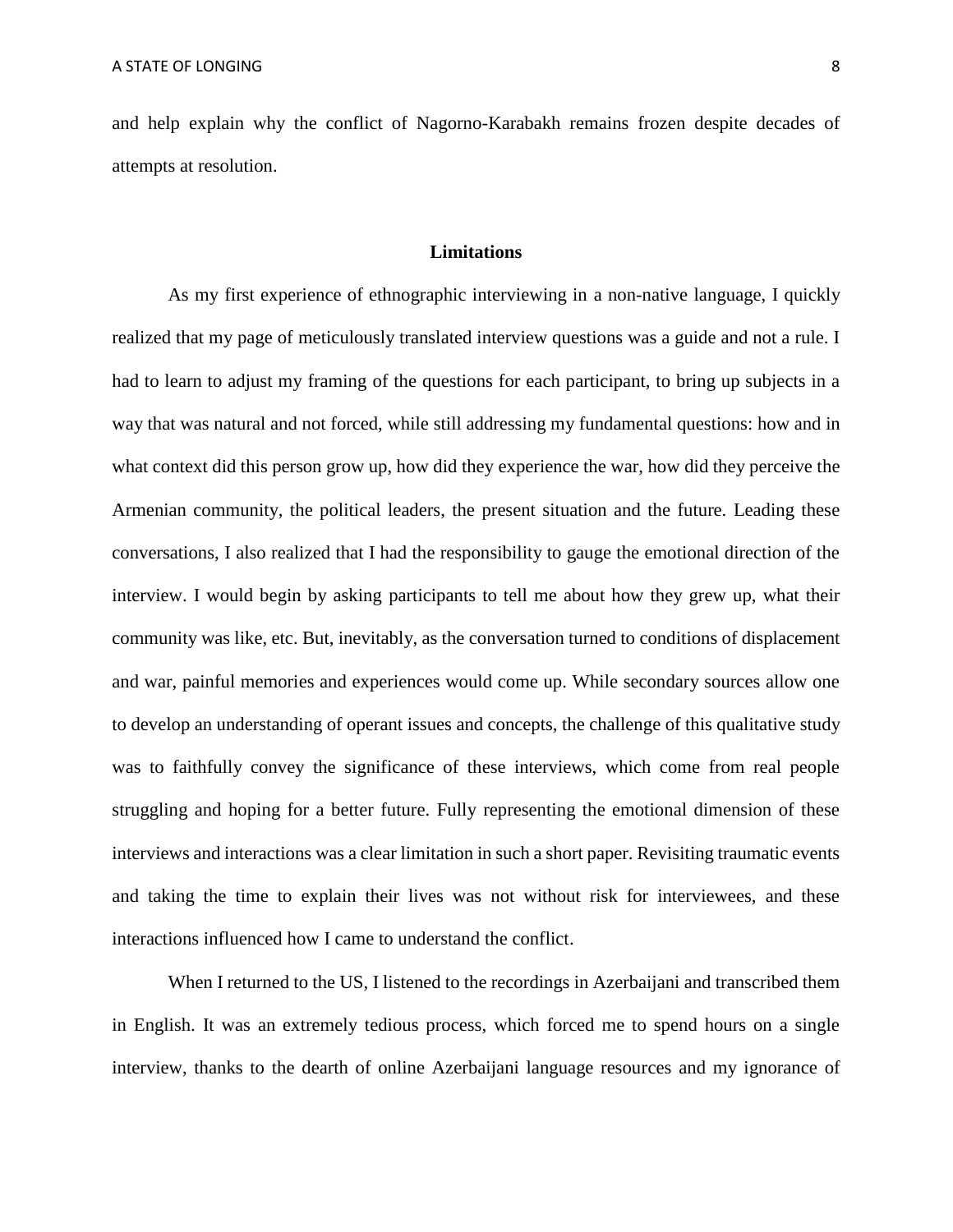Russian military vocabulary. More importantly, going through the recordings word-by-word, I was truly struck by the emotional weight of people's stories, in a way that I had not been during the interviews. Translating recounts of torture and tragedy was as intellectually draining as it was emotionally. I have worked to bridge the gap between the objectivity of academic writing and the language of my informants, but I invite the reader to imagine that they are sitting down, drinking tea and listening to these stories as I did.

#### **Land**

The kids ask me, if you could would you return to Agdam? And I say, do you understand what love for the land is? I would return today. If we got it back I would return today. Immediately, to my city. Today if I went back to Agdam I would still know the place of everything, what was where, even though it has been completely destroyed now.

(Xatira, personal interview, January 15, 2019)

*Torpaq* is one of the central keywords in the Karabakh issue. In Azerbaijani it means land, earth, the ground itself. The issue of Karabakh is centered around the meaning of that particular land and the values that are ascribed to it by its stakeholders, both concretely and symbolically (Gagarozov, 2016). From the stand-point of international politics, Nagorno-Karabakh is an ethnoterritorial conflict. The conflict is discussed in terms of its strategic location, the demographics of its people, and the natural resources available to be exploited by competing states. Attempts at resolution have focused on interest-based solutions with assessments based on how much arable land, lumber, mineral resources, political space and so forth can be traded in negotiations between heads of state (Gamaghelyan, 2010). However, looking at conflict in terms of resources is highly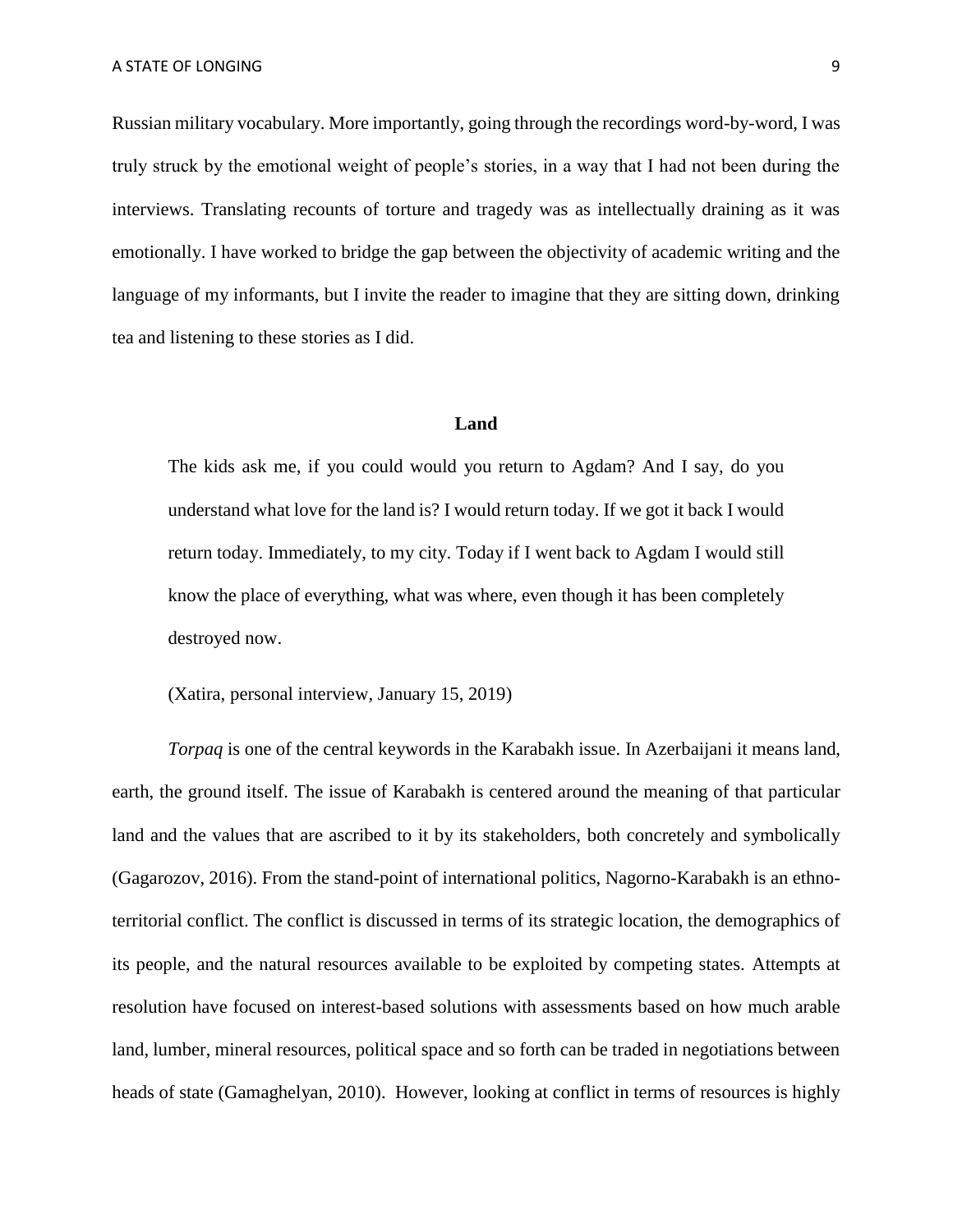insufficient when it comes to understanding how people from Karabakh and greater Azerbaijan ascribe symbolic value to the land and thus why this conflict persists (Newman, 2006).

*Dede baba yurdu* is the colloquial Azerbaijani term for homeland. Literally, the home of one's grandfathers.<sup>4</sup> In rural culture, where people's spiritual and material livelihoods are intimately connected to the earth, the community is dependent on the land for its survival and wealth. The land, therefore, had meaning in itself: as Newman (2006) discussed, the concrete political and economic significance of territory is ultimately secondary to "feelings of belonging and rootedness" (p. 97). In rural Nagorno-Karabakh, communities were in direct relationships with the springs, the forests, the mountains, the meadows, the animals, and holy places (Watts, 2013). These physical elements, combined with the region's long and colorful history as the birthplace of many of Azerbaijan's greatest poets, musicians, and scientists, became part of the mythology and symbolism which make Karabakh not only special, but central to the identities of people and their families who were displaced (Najafizadeh, 2015). Nagorno-Karabakh is considered to be the repository for Azerbaijan's history and legacy.<sup>5</sup> Claiming right to the land is substantiated by a primordial narrative of belongingness ("home of the grandfathers") which is reproduced as much on the community-story level (through oral histories of kinship and folk heroes) as through the state-centric reproduction (Geukjian, 2016). As Armenia and Azerbaijan continue in competition for the territory, their stances are rooted in contending and incompatible claims to this ancestral

 $\overline{\phantom{a}}$ 

<sup>4</sup> *Vatan* is the political term for nation or homeland. For instance, Azerbaijan is considered IDP's *vatan*, but Karabakh is considered IDP's *dede-baba yurdu*.

<sup>5</sup> See Virtual Karabakh, 2018.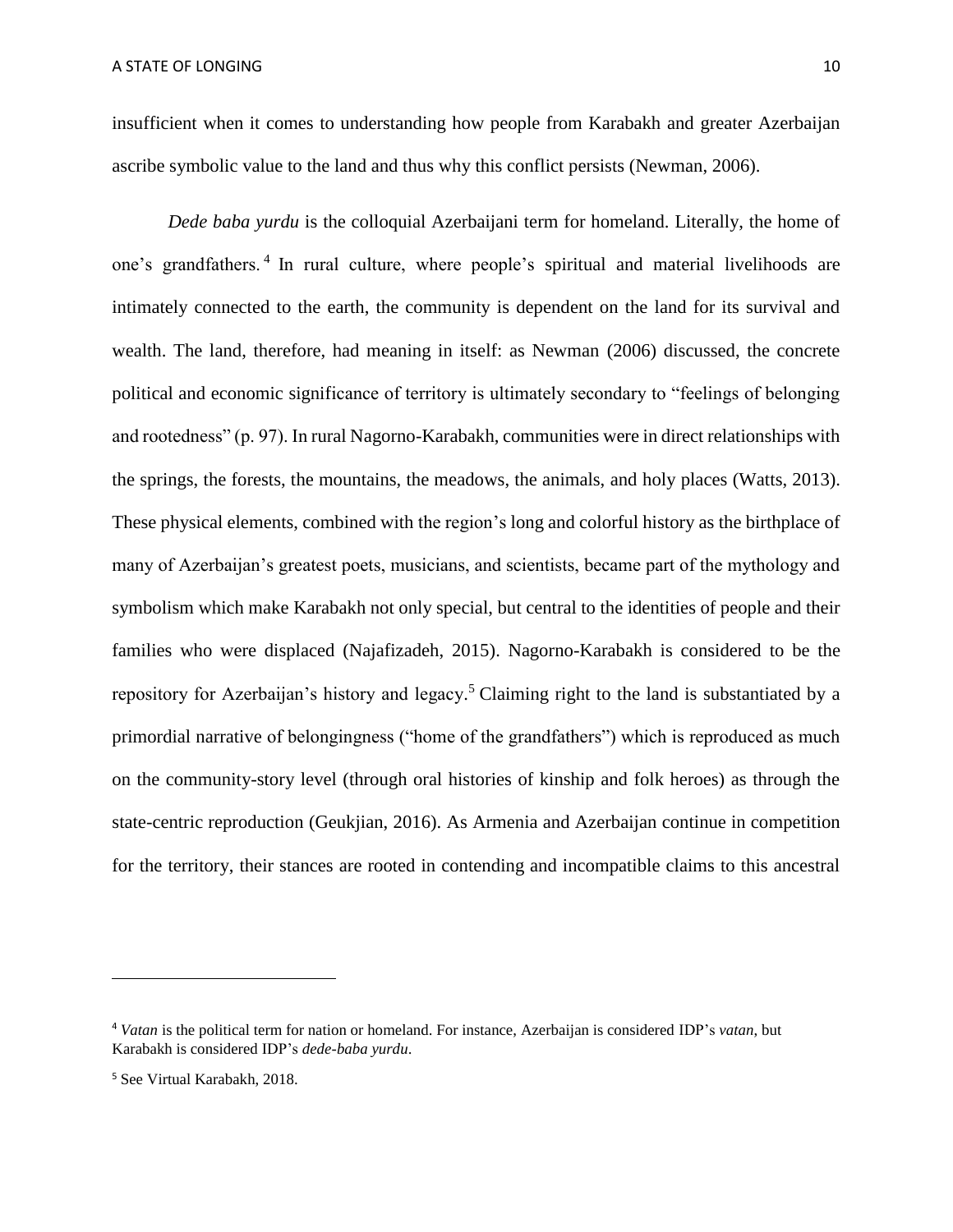homeland, with each state engaged in reproductions of narratives which substantiate their own mythologies and invalidate the other's (Newman, 2006; Gahramanova, 2010; Gamaghelyan, 2010).

The love of the land arose as a central theme in interviews and informal discussions, reflecting a common long-term sentiment in intractable conflict (Halperin & Pliskin, 2015). Sentiments, in contrast to short-term emotions, are enduring compositions of emotion toward a group, place, or symbol (Halperin & Pliskin, 2015). Love for the land supports and validates other enduring sentiments in this conflict, such as entrenched feelings of hatred toward the Armenian community and a sense of victimization due to the loss of land and livelihood. In Nagorno-Karabakh, in both rural and urban areas, people lived well before the war: IDPs spoke with great pride about their abundant gardens and the homes they had built, their livestock and local jobs, the beauty of nature and friendly interethnic relations. To lose the physical land—along with their savings, homes, and worldly possessions in the blink of an eye, was a trauma that remains alive in their hearts and their memories. As common in long-term conflict situations, these personal stories have been passed down to the younger generations and crystallized in the oral history of their families and communities (Atran and Axelrod, 2008; Gamaghelyan, 2010). One man from Qubatli spoke about this feeling for Karabakh:

There was not a place we didn't love. Everywhere was beautiful. Beautiful mountains, beautiful gardens, beautiful springs, beautiful views, lakes, meadows, forests. The forests of Shusha, the historic forests of Shusha. The plane forests… We would collect strawberries, mushrooms, plants that had been discovered long long ago by our forefathers. Since the day we opened our eyes we were nourished by these foods. I sat beside the springs, I swam in the rivers and in the lakes, I wandered in the rocks.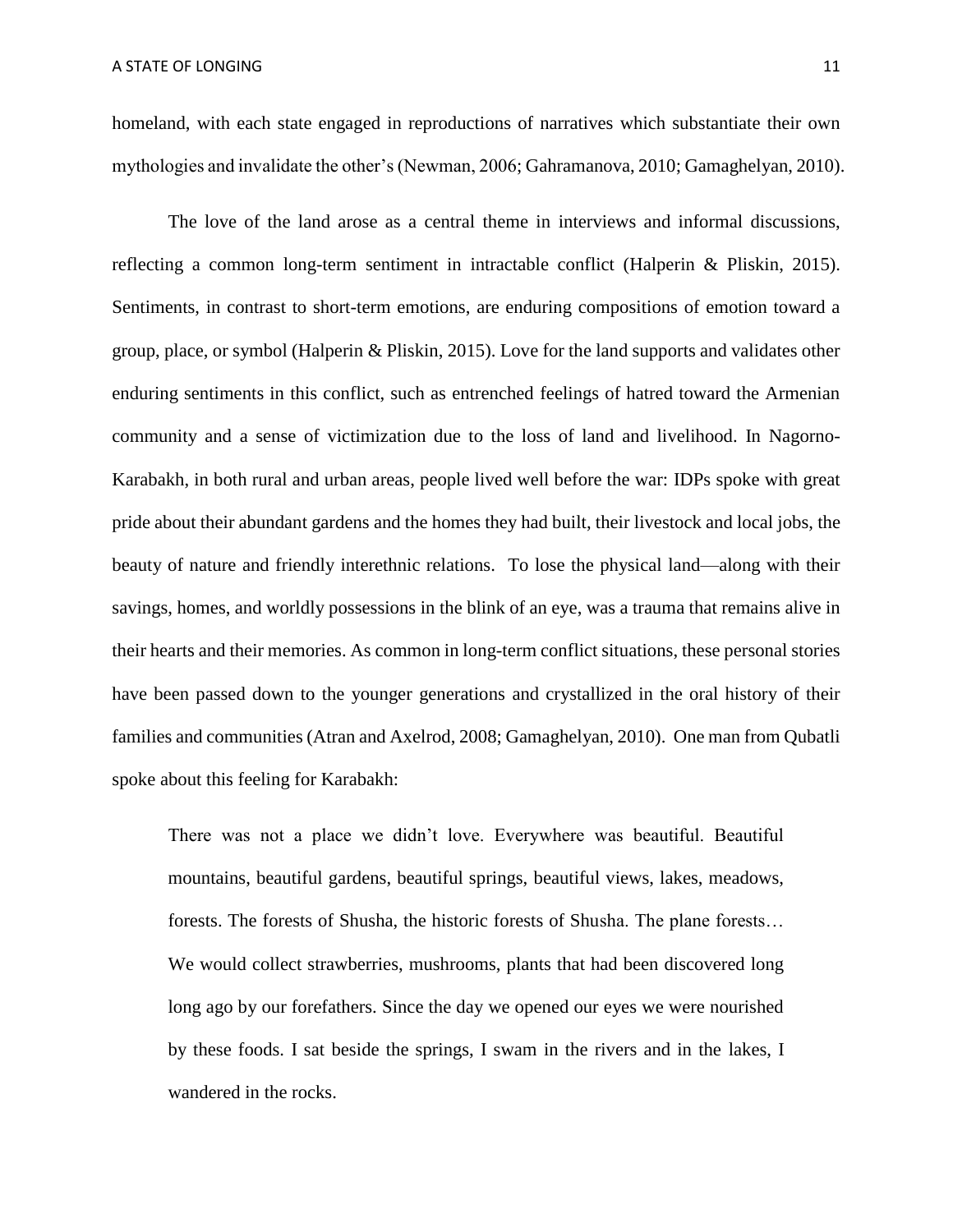$\overline{\phantom{a}}$ 

(Elshad, personal interview, January 21, 2019)

The value of Karabakh is about identity as much as it about resources: not only the violent occupation of territory, the loss of livelihood and home for nearly a million people, but being ripped from the places that they held dear and depended on for sustenance. Taking care of the land is perceived as a part of a community's responsibility (Watts, 2013). Because of this symbolic valuation of the land and how it falls under traditional codes of honor, the land becomes an extension of identity for residents there (Atran & Axelrod, 2008). In the context of ongoing conflict, the occupation of Nagorno-Karabakh is mythologized by Azerbaijanis as a spiritual as well as physical destruction of their identity by the Armenian and Russian (imperial) forces. To illustrate this symbolic desecration, multiple interviewees mentioned the sorrow of leaving behind the graves of parents, the cutting of forests in Shusha and Zengilan, and the changing of historical names and razing of monuments,  $6$  to show that the cruelty of the other group went beyond the simple destruction of war and targeted sites that the Azerbaijani communities considered sacred. For IDPs, these examples carried as much significance as the loss of material goods and possessions. Such examples add a symbolic dimension to the community's grievances. These stories serve as the superstructure to collective sentiment, in accordance with Halperin's (2016) assessment that, "the emotional sentiments, or emotional 'stories' serve as a glue, holding together the conflict-supporting beliefs contained in the collective memory" (p. 134).

<sup>6</sup> See Muth (2014) for a study on the erasure of Azerbaijani language in Stepanakert.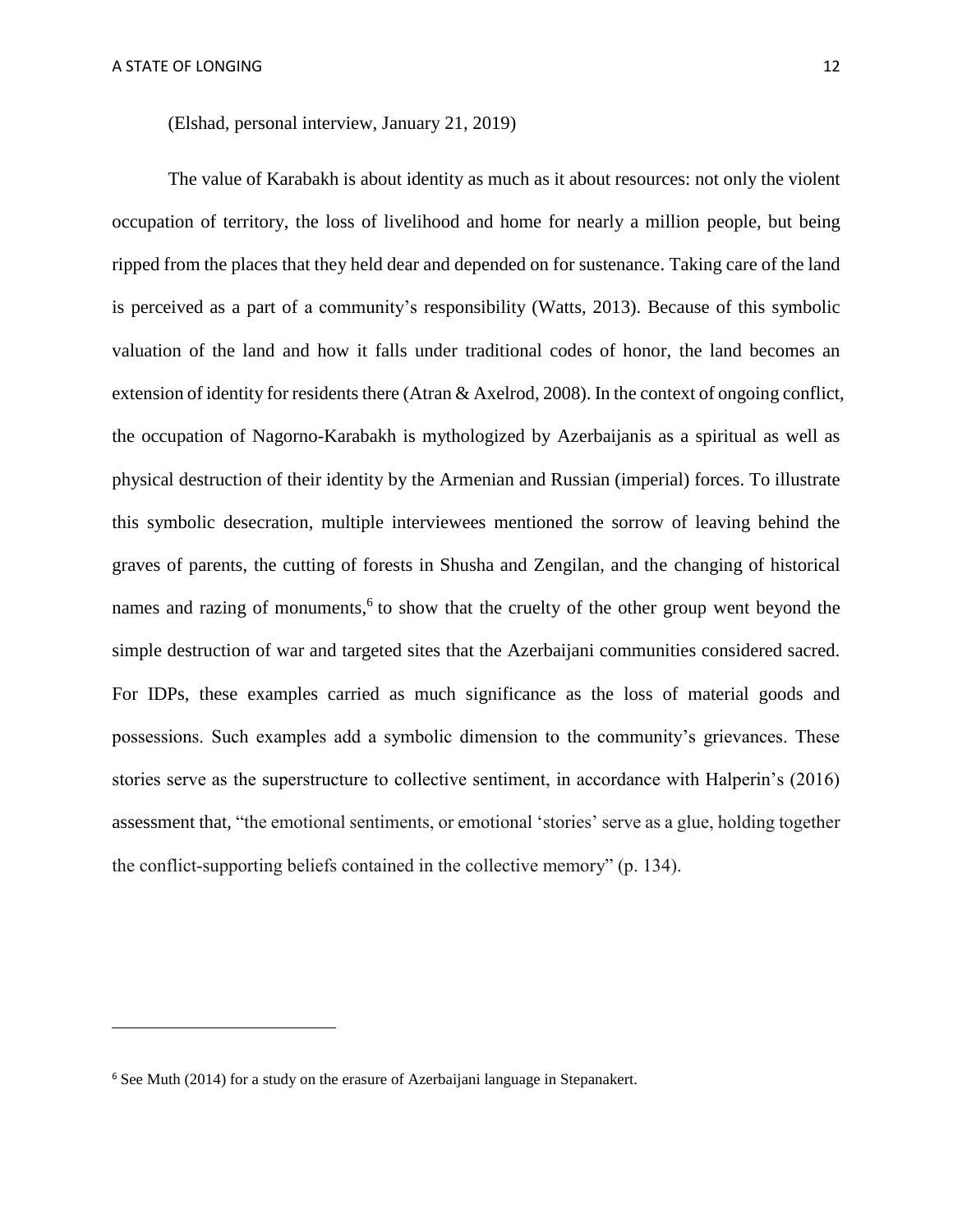Stories of love for the land were intertwined with other negative sentiments. A woman from Zengilan expressed a sense of outrage and victimization shared by IDPs, while also implying that the new generation has a duty to right the wrongs passed down to them:

This land was from our grandfathers. How can you take ownership of that land? You cannot. Because look, how many talented people grew up there, how many historical monuments. They have destroyed all of them, not a single one remains, not one. We will never be able to forgive them. I don't believe that the generation that comes after us will forgive them. I don't believe it at all.

(Nergiz, personal interview, January 18, 2019)

The love of the land and the memories of home give IDPs hope for the future, but are also the source of their collective grief. This longing for the past, coupled with decades of living in a state of limbo, has entrenched strong feelings of injustice and hatred. These sentiments inspire many IDPs and regular citizens (non-IDPs) to advocate for revenge and violence as a solution to their grievances, when "the peaceful road" seems to have produced only dead-ends (Geukjian, 2010). As studies by Garagozov (2016) and Halperin & Pliskin (2015) have shown, group emotions may produce even stronger negative reactions in those who identify with the in-group (IDPs), but did not experience the trauma first-hand. In Azerbaijan, this is certainly the case, as non-IDPs often exhibit even stronger negative emotions toward Armenians than those who lived in Karabakh during the era of the Soviet Union and retained memories of positive co-existence (Garagozov, 2016). This tendency would explain how some of the younger generations express more militant perspectives than their parents, an issue which will be addressed further later in this paper.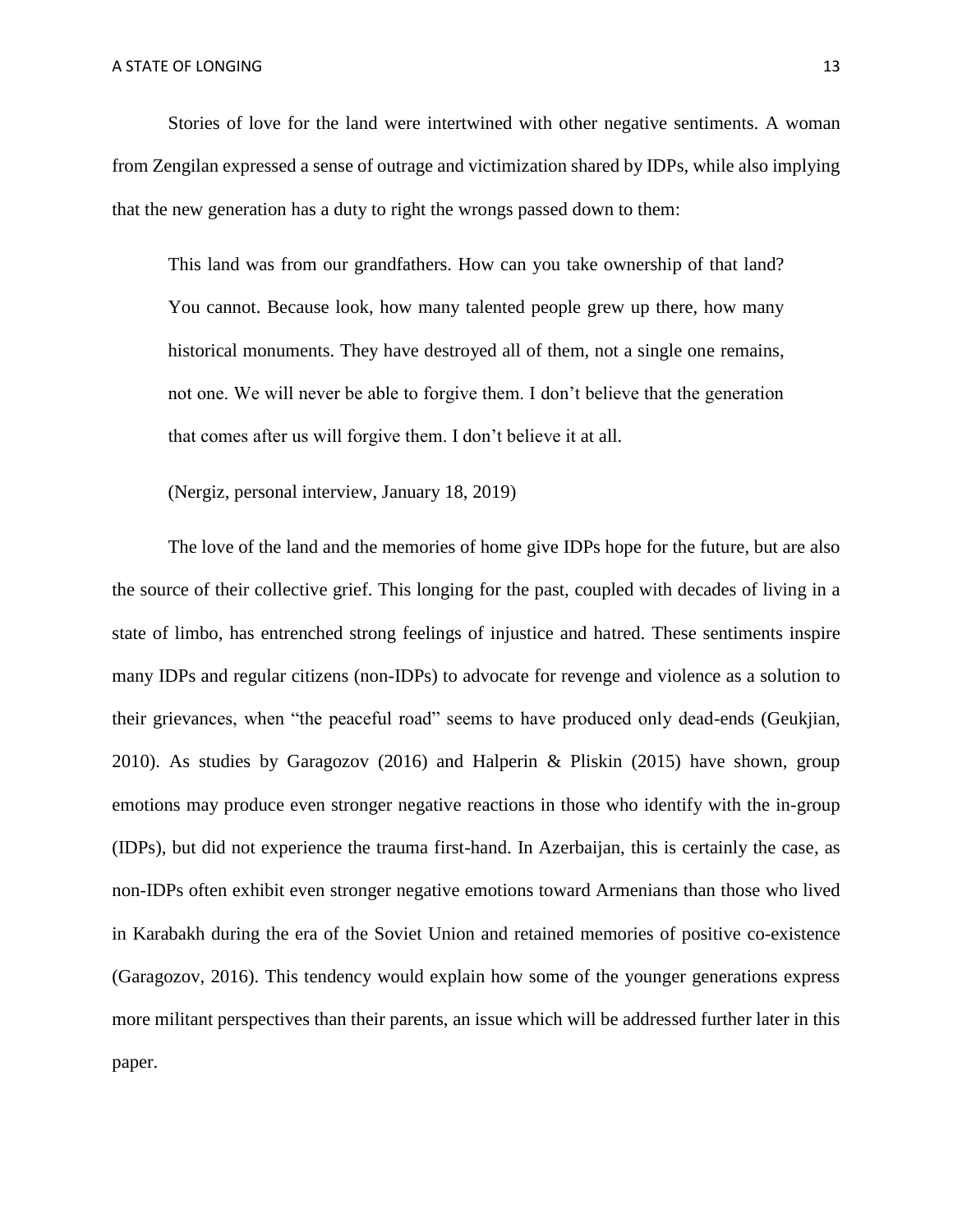#### **Kinship & Identity**

One of the central themes running through the interviews was family relations, as the main way through which kinship and identity was expressed. This section corresponds with collective memory, as defined by Bresco de Luna's (2017). This term "refers to the active past inextricably bound to the present identity of a group" (p. 281). The stories of family and kinship told by informants correspond with what Garagozov (2016) calls "informal history"; the transmissions of stories within family networks from generation to generation (p. 28). These stories both mirror and at times contest the formation of collective memory through official social institutions. Per Bresco and Wagoner (2016), dynamic memory can explain the importance of these informal histories, as the collective past is constantly informing how people imagine a future, and therefore what possibilities exist in that future.

For the issue of Nagorno-Karabakh, the framing of memories is a critical key to unlocking the possibilities for future resolution. Informal histories exist, not in a vacuum, as the domain of individual experiences, rather as pieces of the stories which represent regions, communities, and families. Although the older interviewees discussed the trauma of what they witnessed during the war, it was particularly the younger generation, displaced as children and having spent their entire adult lives in limbo, that felt the most torn as they tried to plan for the future. They used language which was indicative of this rupture. For example, Aysel said she felt her childhood cut off forever when her family crossed the Araz River into Iran on the back of a lorry (personal communication, January 18, 2019). Ramina said she still felt like she was twelve years old inside, the age when they left Qubatli (personal communication, January 24, 2019). Even though the bombs were raining on their village, Ramina told me that her two sisters had still gone to school. They hid in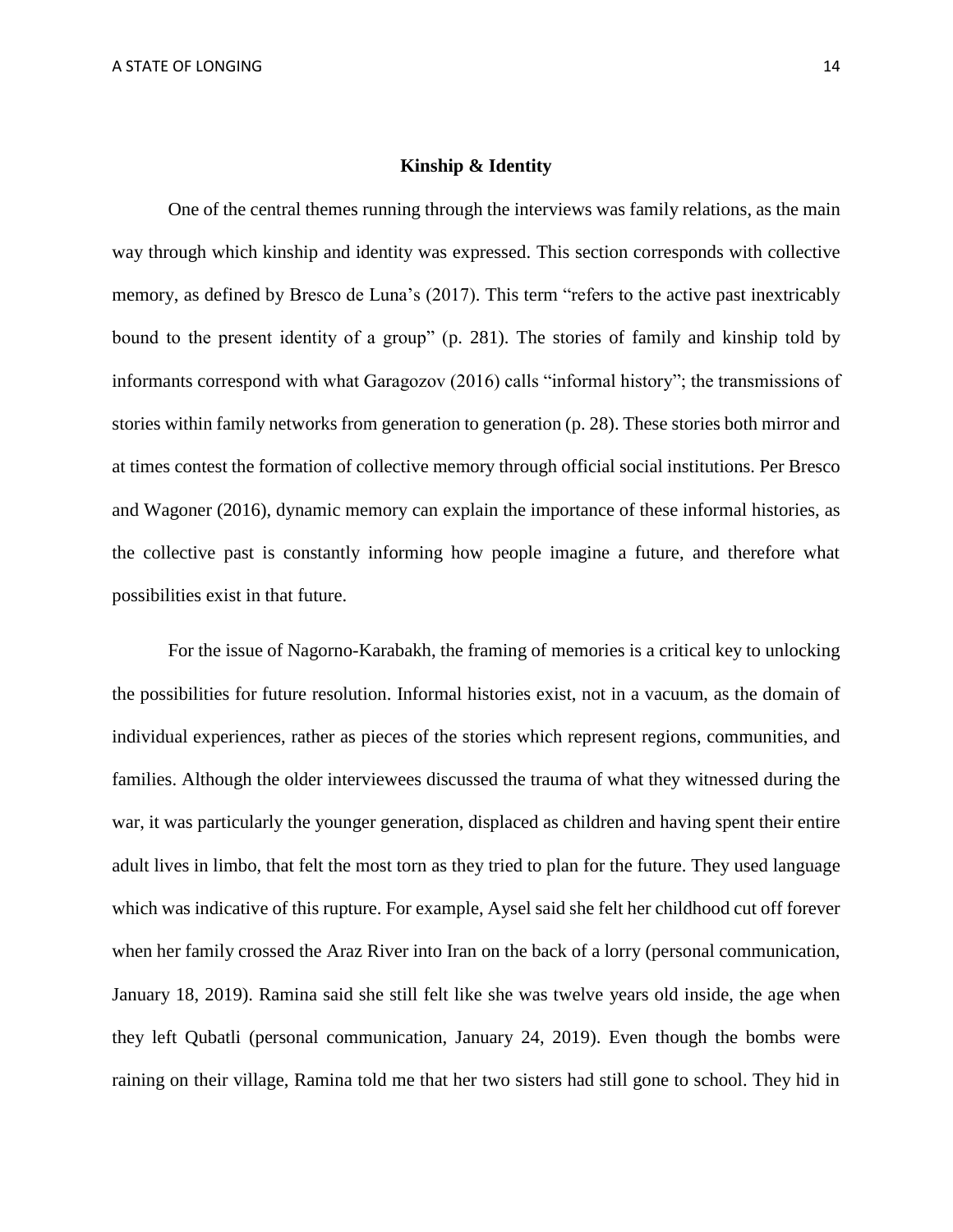the dug-out under their bed in the evenings. At that time, everyone had built bomb shelters in their homes, but as the regions were occupied one-by-one, having to leave for good became more and more of a reality. For children, living in a climate of war, life was mundane as much as it was traumatizing. Nuray recounted how she and her sister would get bored in the bomb shelter, saying that they could never sleep comfortably, butstill had to go to school in the morning. Then it became too dangerous and families started sending their children to live with relatives in other cities. Elshad from Qubatli told the heart-wrenching story of an attack on his village, when he was fourteen. Grad rockets smashed through his family's house, killing his sister and her family while his father shielded him by pinning him to the floor (Elshad, personal interview, January 21, 2019). Traumatic experiences such as these left younger IDPs feeling responsible for a future return to Nagorno-Karabakh in order to make peace with their experiences, yet depressed by the reality of living over half their lives displaced.

Another aspect of dynamic memory was the way informants recounted detailed images from their former homes. In these narratives, interviewees often claimed that they remembered everything about their past; every tree, every door, every household utensil they left behind. One of the interviewees, Ramina, said that shortly before her father passed away, years later in Baku, they looked at Google Maps together. They searched for their old home. "Of course, everything had been destroyed, but we still knew where the buildings used to stand, and the bridge. The river, well they [the Armenians] couldn't change that," (Ramina, personal communication, January 24, 2019). The vividness of the memories that respondents recounted, many of which have been retold and re-remembered again and again, seem to give IDPs a type of double-life: there was life before the war, and life after it. These are distinct and irreconcilable experiences. This double-life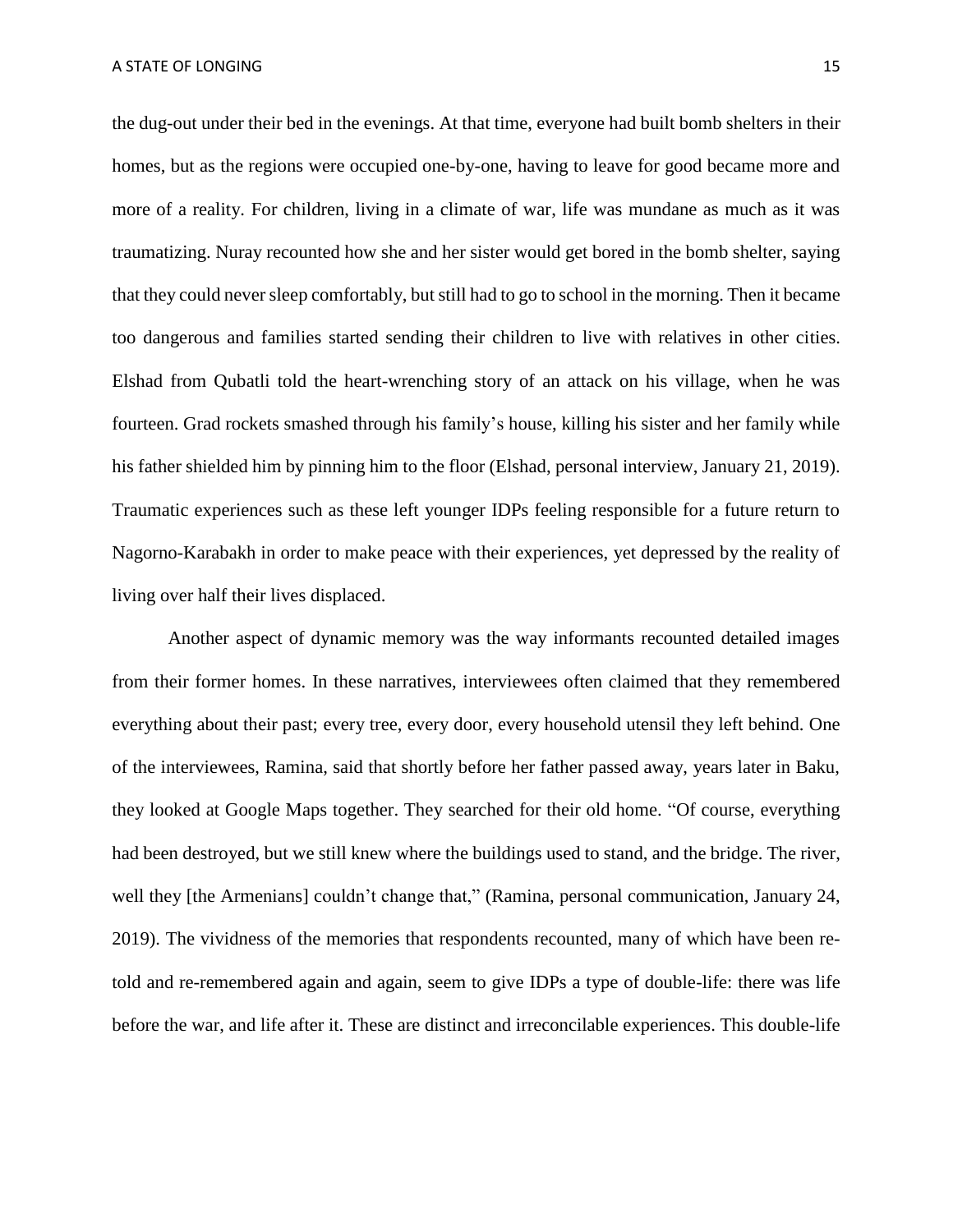was expressed as the source of suffering and confusion by interviewees as they navigated their lives and planned for the future. Aysel, a mother of two and an academic, described her feelings:

After leaving Zengilan… Both my mother and my father their hair became really white, and today I think, I am 37 years old. When my mother left she was 33 years old. It was really hard, that stress, I think about it. I always think about it, now that I have two daughters, and if I had lived the same life, would I have been able to overcome these struggles? It was so difficult. To flee and leave those things. For me, as a child it wasn't like I was leaving them behind. Much later I left them behind, much later I became scared. I was a child, I didn't understand where we were going, why we were going.

(Aysel, personal interview, January 18, 2019)

The tension between generations showed up in all of the interviews. In Azerbaijani culture, life revolves around family. Informants illustrated and validated their own histories by recounting the experience of family members, which often became the reasoning behind some of their deepest beliefs. These family narratives served as oral allegories for larger collective narratives about pride, grievance, resentment, hatred, etc. (Bresco de Luna, 2017). Resilience after the war, especially for those who experienced displacement as children, was seen as a product of crucial family support. Now as adults, the generation displaced as children is raising children of their own who have seen neither conflict nor suffering. But the new generation has also never seen the home their parents long for. The youngest IDPs perceive their own children as lacking the motivation that comes with having struggled—while this is a common intergenerational issue, it is magnified by traumatic experiences of conflict. In line with Bresco's (2017) concept of dynamic memory, as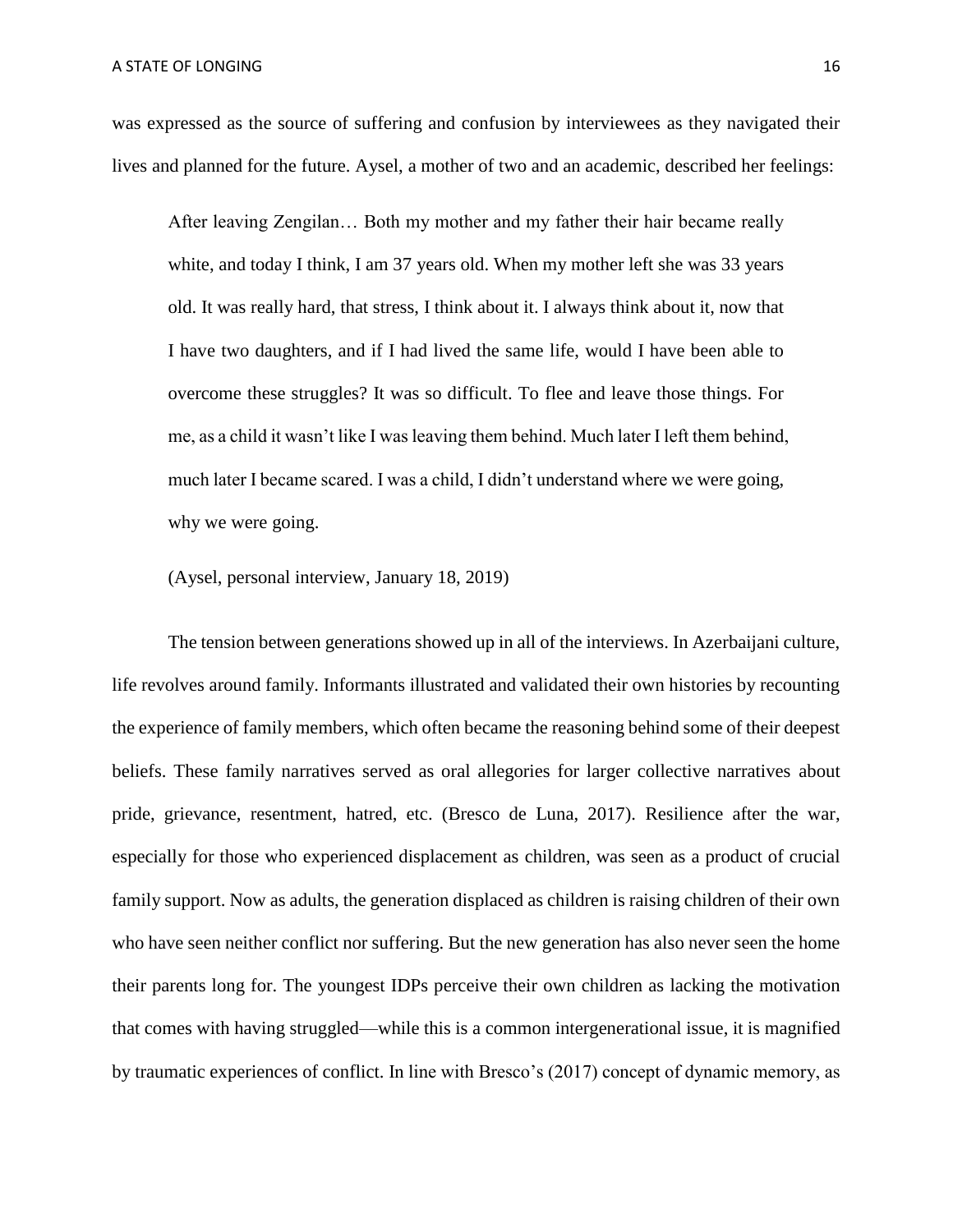parents imagine a future for their children based upon their own past experiences, they constrain their children's experiences to fit this image. This, in turn produces a type of intergenerational conflict. Informants discussed how they perceived a level of dissonance between their individual experience growing up during wartime, and how they compare their children with themselves and themselves with their parents.

Another aspect of the intergenerational dynamic was a sense of shame felt by IDP parents who cannot provide their children the upbringing that they themselves experienced. In Baku, the majority of families have migrated to the city from other regions, and therefore going back to the village or countryside during the summer and holidays is the traditional way for families to maintain kinship networks, keep their pantries stocked, and unwind. The village life—good food, clean air and water, time in nature—is highly valued in Azerbaijan. IDP parents have deep concerns about the consequences of their children losing this connection to rural life as they grow up in the city, distracted by materialism and technology. One father from Qubatli talked about this struggle as a parent, illustrating salient concerns about losing physical and economic access to the land:

My son asks me, 'take us to the countryside, take us to our village, our region.' I say, we have a region, only the Armenians have occupied it. Now, how do I explain this to this poor child! He's not even in the first grade yet... Tomorrow, when the land is returned, I will be able to bring my child there. That child was born here. If I die tomorrow, the land is forgotten… I talk about it. I tell him how we had a view like this. Our garden, in our garden there was every kind of fruit. Today I do not have the ability to give him one of those fruits.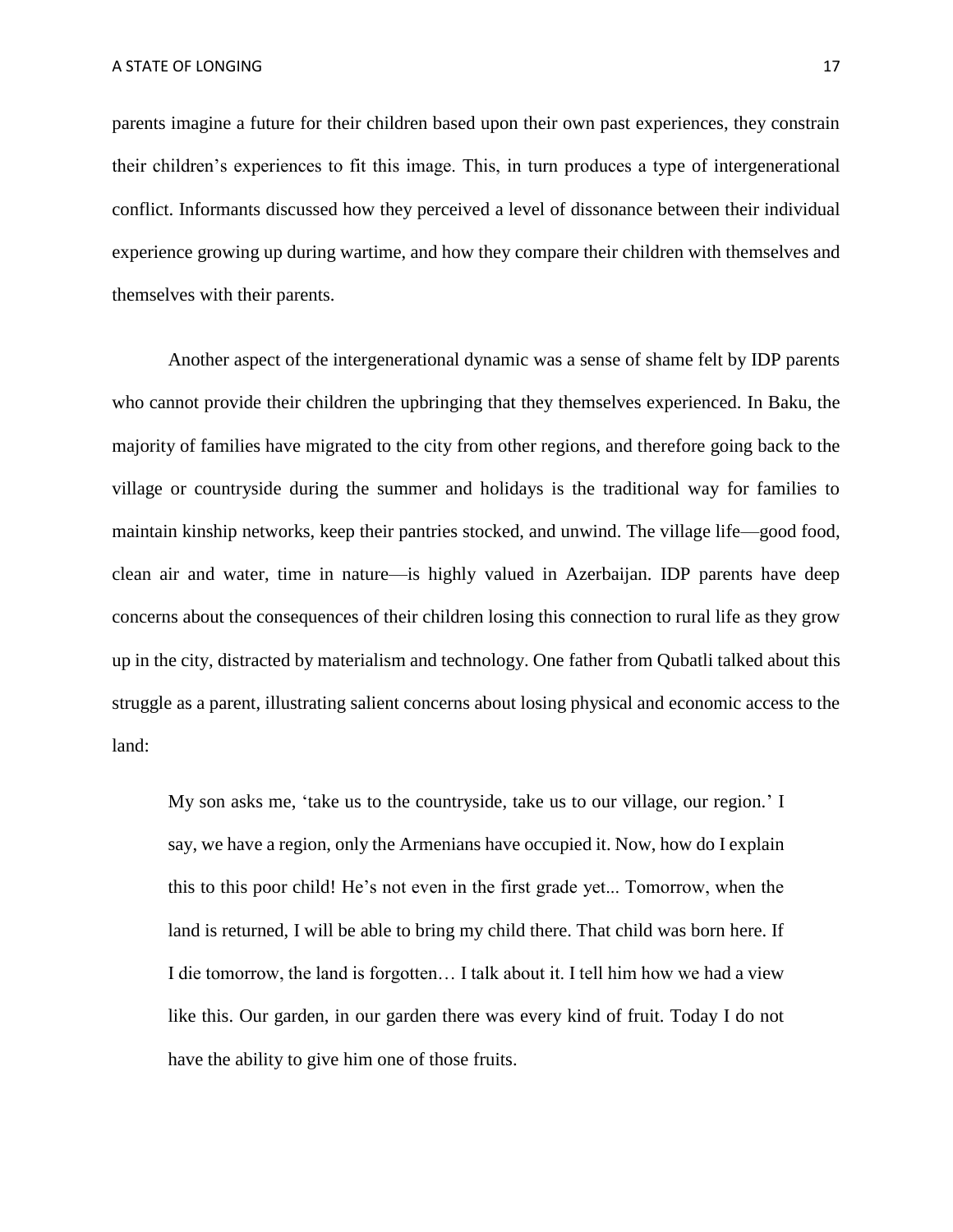(Ali, personal interview, January 26, 2019)

The confusion and distress of physical displacement was crucial part of the IDP identity, evidenced in the way respondents articulated stories of relocation, survival, and overcoming. In 1994, 1 in 8 people in Azerbaijan had been displaced (UNHCR, 2009). IDPs experienced the trauma of going from self-sufficient lifestyles in villages and small towns, to the capital in the midst of an economic and political crisis. This rupture had different implications for each generation fleeing. For children this meant a break, sometimes permanent, from their education. For adults, radical shifts in livelihood and means. Housing was informal, once well-off families lived in dormitories, schools and camps, or crowded with relatives. The new government under President Heydar Aliyev offered substantial support to IDPs throughout the 90s and beyond: they gave out food, paid for utilities and education, and organized housing and schools (Ministry of IDP Affairs, 2019; UNHCR, 2009). Because of this aid, while IDPs have differing opinions on how the state should conduct itself vis a vis the conflict, they feel an immense sense of loyalty to the administration. This support has had serious implications for Azerbaijani politics: as Nagorno-Karabakh is seen to be the dominant, over-arching security issue which takes precedence in Azerbaijani politics, efforts to focus on other important domestic issues are frequently put aside in favor of hardline nationalism (Gahramanova, 2010).

## **The Neighbors**

What can account for war between neighbors? This was one of my primary questions in looking at the situation in Nagorno-Karabakh. As the protracted resolution process has left Azerbaijan and Armenia in a neither-war-nor-peace limbo, negative narratives around inter-ethnic relations are exacerbated by the media and political discourse of the conflict, becoming crystallized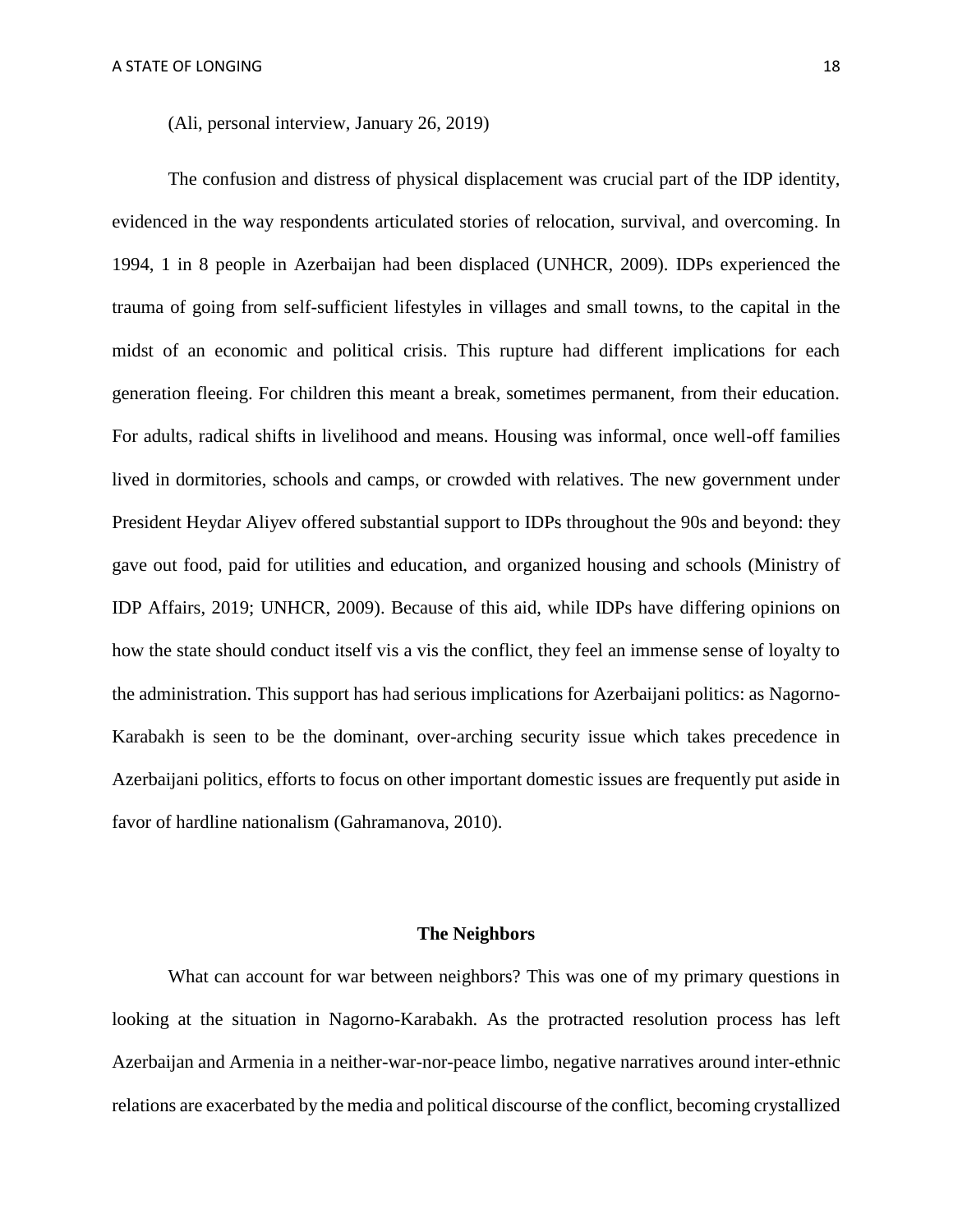in Azerbaijani culture (Navikova, 2012). Nevertheless, one-on-one interviews with IDPs revealed that these collective narratives are often made up of conflicting emotions and ambiguous memories.

While interviewees discussed their pre-war lifestyles, they were also asked to talk about relations with Armenians in their communities before the war. This question was particularly directed at older interviewees, those who were at least middle-school age during the war, as children were not typically cognizant of these relationships. When asked to speak about pre-war relations, these interviewees fondly recounted how hospitable and kind Armenians were in their communities, highlighting their contributions on the local level and emphasizing economic and intellectual exchanges. One informant from Zengilan reminisced:

We made friends with the Armenians. We had many bee hives, and they would come to visit us, they also had bees. Our greatest friendship started there. They would bring their bees and keep them at our house…We got along wonderfully with them. We would go visit them, we would even go to Armenia for visits. How hospitable they were: we would go to them, they would come to us…When they had weddings we would go, they would come when we had weddings. We had such a great connection, there was nothing difficult at all. It was a delightful place.

(Nergiz, personal interview, January 15, 2019)

Although the Caucasus was host to a long history of sporadic ethnic conflict, forced population resettlement and state violence throughout the  $20<sup>th</sup>$  century, these peaceful inter-ethnic relationships had been part of the fabric of the villages and towns in Azerbaijan and Armenia, promoted by the Soviet ideology of "friendships between people" (Navikova, 2012, p. 553). While Armenians and Azerbaijani had historical grievances simmering below the surface, these did not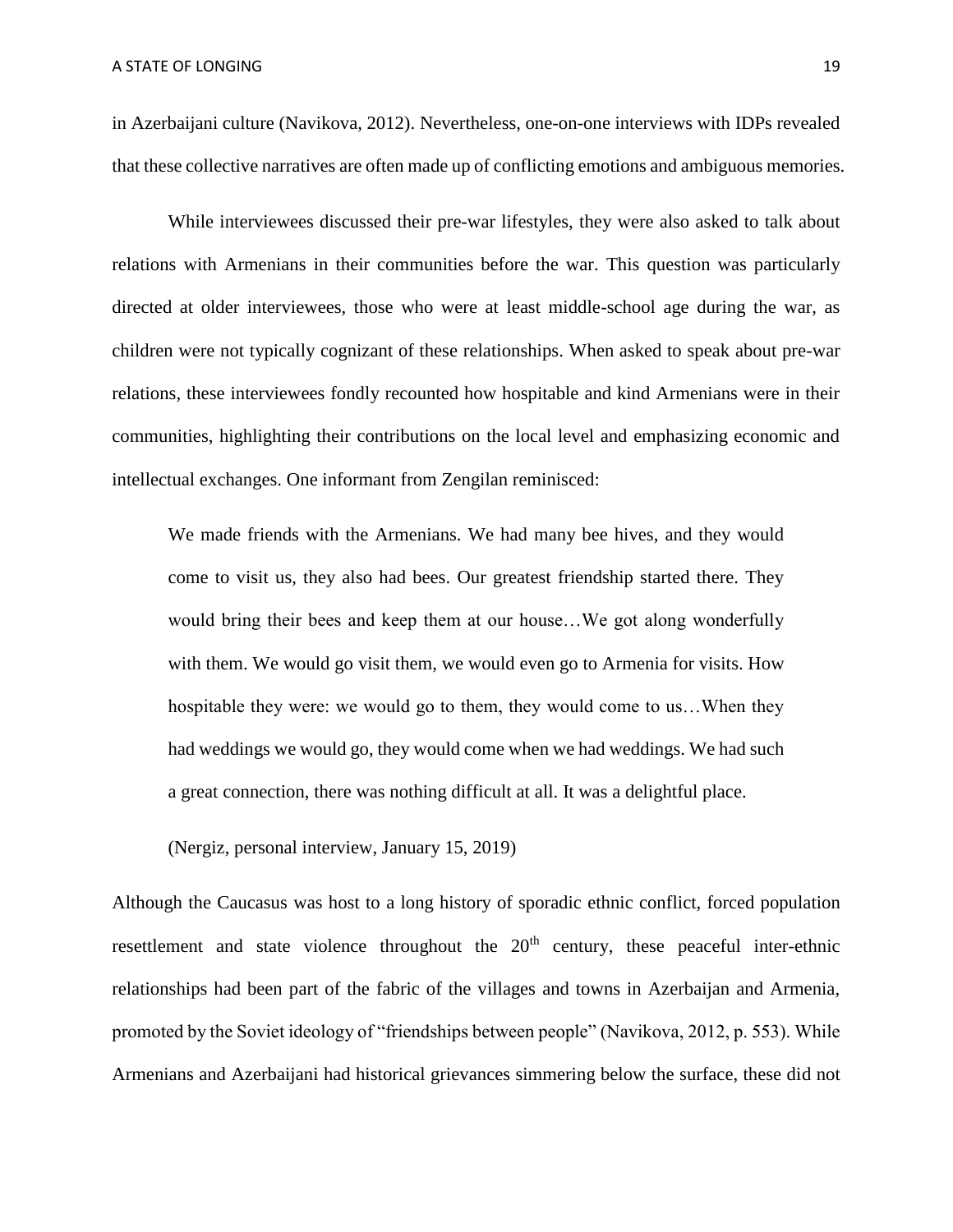provide a large-scale motivation until shifts in Soviet administration allowed for Armenia's movement for national sovereignty to take hold in 1988 (Gahramanova, 2010). Still, as late as the 90s, the violence was initially seen as occurring outside of the Nagorno-Karabakh region, in Baku and Yerevan, and fueled by the actions of players within the intelligentsia (Gahramanova, 2010; De Waal, 2003). In both republics, intermarriage between communities was common and accepted, and because of Soviet secular policies, there was little emphasis placed on religious identity differences.

Interviewees were prompted to identify when they noticed these relations were deteriorating in their communities. Interestingly, there was no consensus as to when this happened, which may have to do with the fact that informants of different age groups and in different regions were effected differently, but also indicates that there has been no consolidated nationalist narrative to mark what was happening on the ground at that time. For a resident of Agdam, it was the killing of two young boys who marched to Stepanakert to stand up against the Armenian movement for Karabakh's unity with Armenia. For another, it was the cutting of the Topxana forest outside Shusha. For a young girl in Zengilan, she recalled the story of her aunt in Armenia receiving death threats from her neighbors and having to flee. One informant from Qubatli discussed how the growth of nationalist ideology in Armenia made its way into the organs of the Soviet intelligentsia, and how in his university this movement for national unity began to take hold in 1988 as weapons were being amassed in the countryside.

Before the outbreak of the conflict, Armenia had begun deporting Azeri communities from inside the Armenian SSR, many of which ended up in Sumgayit, a working-class oil city outside of Baku with an acute housing crisis, where this hostility fully took shape (De Waal, 2006). On February 27, 1988, days after the unprecedented march on Stepanakert and vote to unite with the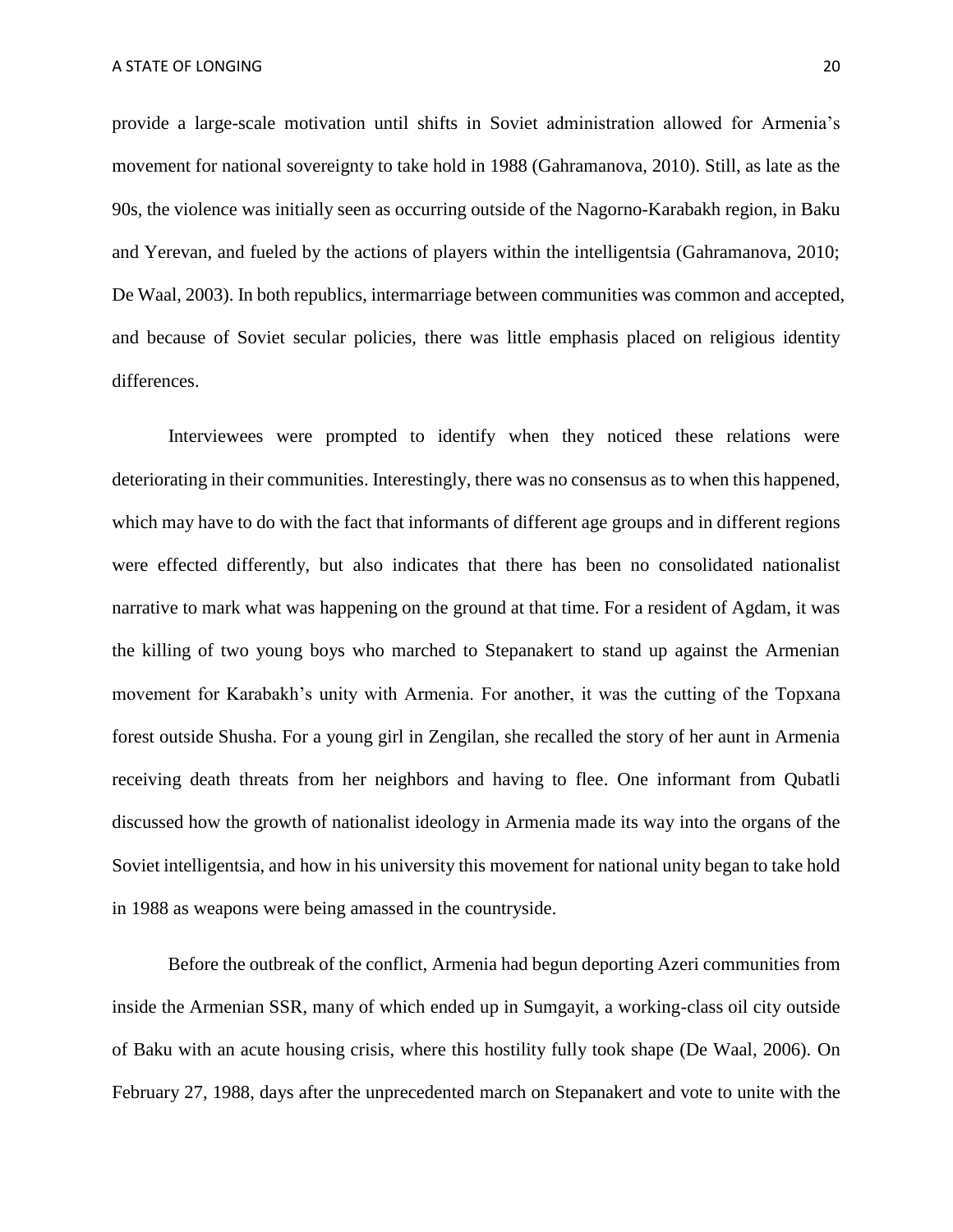Armenian SSR, Azeri mobs took to the streets and attacked Armenian households and businesses in Sumgayit, killing dozens of people. Martial law was instated, and the Soviet Socialist authorities tried to suppress the news (De Waal, 2003). But the situation began to grow tense as fights started to break out. Armenians were urged to leave their homes in Azerbaijan and go to Armenia. A professor from Qubatli explained how relations began to change:

We lived on the border and hung out with Armenians. There were still those that we had close relations with. They said, your people have behaved really cruelly in Sumgayit, they killed women and children. All of them showed the slides that had been taken there [in Sumgayit] all around the territory of Armenia. This added to the enemy ideology. They already had hostility toward us, but we still thought, this will get better, they will research the real cause of the event and things will work out…

(Novruz, personal interview, January 19, 2019)

Interviewees expressed a sense of disbelief in the violence which the countries were slowly sinking into in the late 80s and early 90s. Initially, residents of these mixed communities could not believe that their neighbors would perpetrate such violence, as much as they disbelieved their own people capable of such things. To this day, there is little to no responsibility taken for violence perpetrated from the Azerbaijani side (such as the pogroms in Sumgayit, Baku and Ganja), and these violent events are usually explained by conspiracies which deflect blame back to Armenians or Russians. This unwillingness to recognize the validity each other's historical grievances plays a strong role in the perpetuation of the dead-lock on both sides (Navikova, 2012).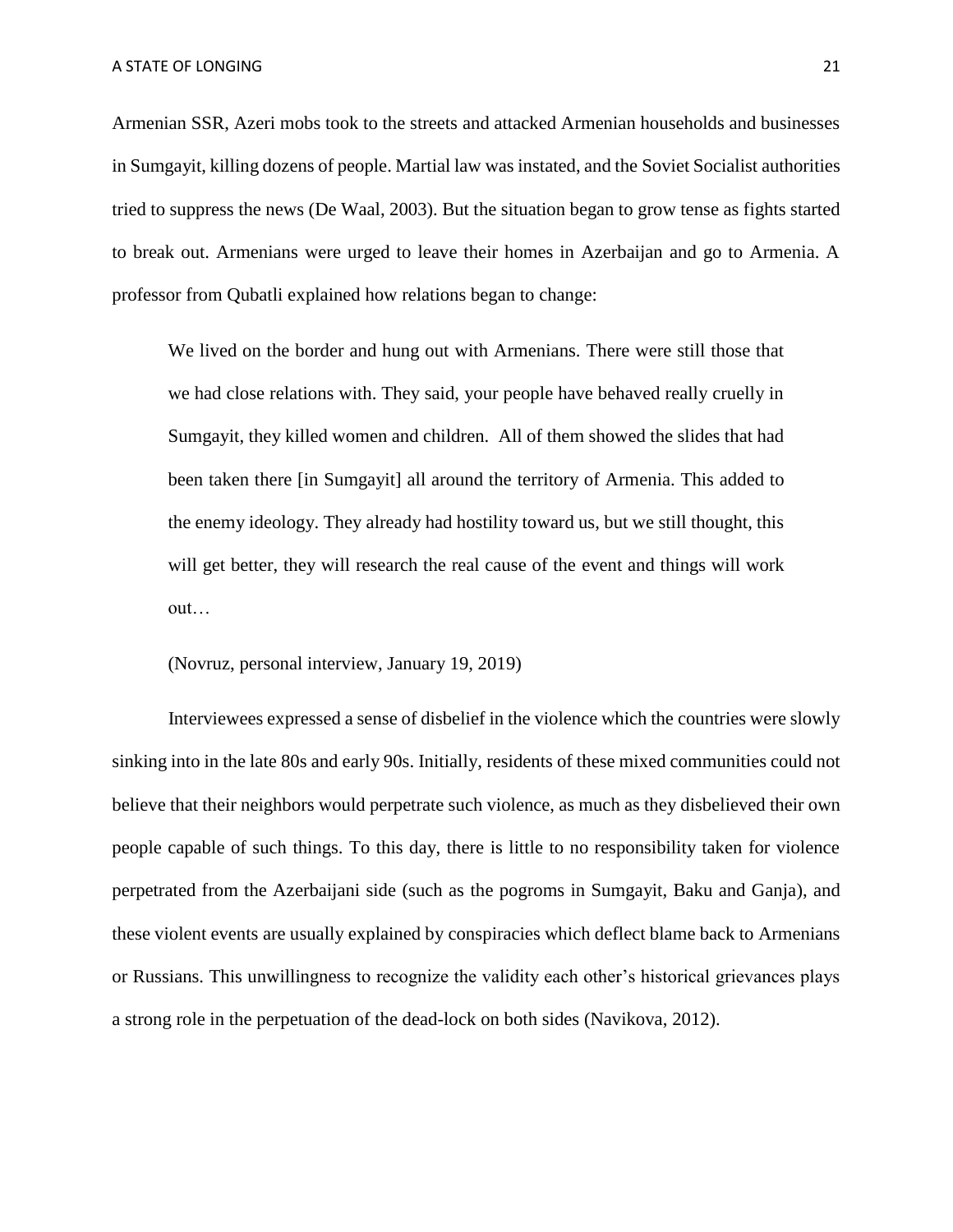$\overline{a}$ 

#### **A Complicated Tolerance**

It is celebrated knowledge that Azerbaijan is made up of many different tribes and ethnic communities: there are Lezgin, Talysh, German, Russian, Kurdish, Jewish, as well as many other minorities. Azerbaijanis pride themselves on religious tolerance (in Baku, there are mosques, Orthodox churches, and synagogues all within a half mile of each other). Tolerance and diversity is considered a national treasure in Azerbaijan. When interviewees were asked whether they knew of Armenians in Azerbaijan, the majority recalled immediately that some 30,000 Armenians still live peacefully within the country.<sup>7</sup> The Armenians living in Azerbaijan were communities who had historically resided there. During the war, many fled or left Azerbaijan, but still many had integrated, married, and would not have found a home elsewhere. As the war continued, Armenians living in Azerbaijan changed their names and went underground to protect themselves. Although interviewees said these Armenians now live more openly, they do face violence and discrimination and have no political or social representation within the country (Minority Rights Group, 2018).

This ambiguity of relations is important to highlight, as the discussion about the Armenian community allows informants to emphasize how tolerant Azerbaijan is in comparison to Armenia. Azerbaijanis generally believe that Armenia is a monoculture, that Armenians have changed all the names of historical (Azeri) places and that only ethnic Armenians are welcomed and all other ethnicities have been expulsed. Given that Azerbaijanis may not travel to Armenia, that the media and education about Armenia is state-sponsored and openly espouses animosity, such ideas are

<sup>7</sup> The statistics on Armenians living in Azerbaijan outside of Nagorno-Karabakh are highly contested and because of name changes it is impossible to find an accurate census. 30,000 is the number that everyone cites, but may be a large exaggeration (Minority Rights, 2018).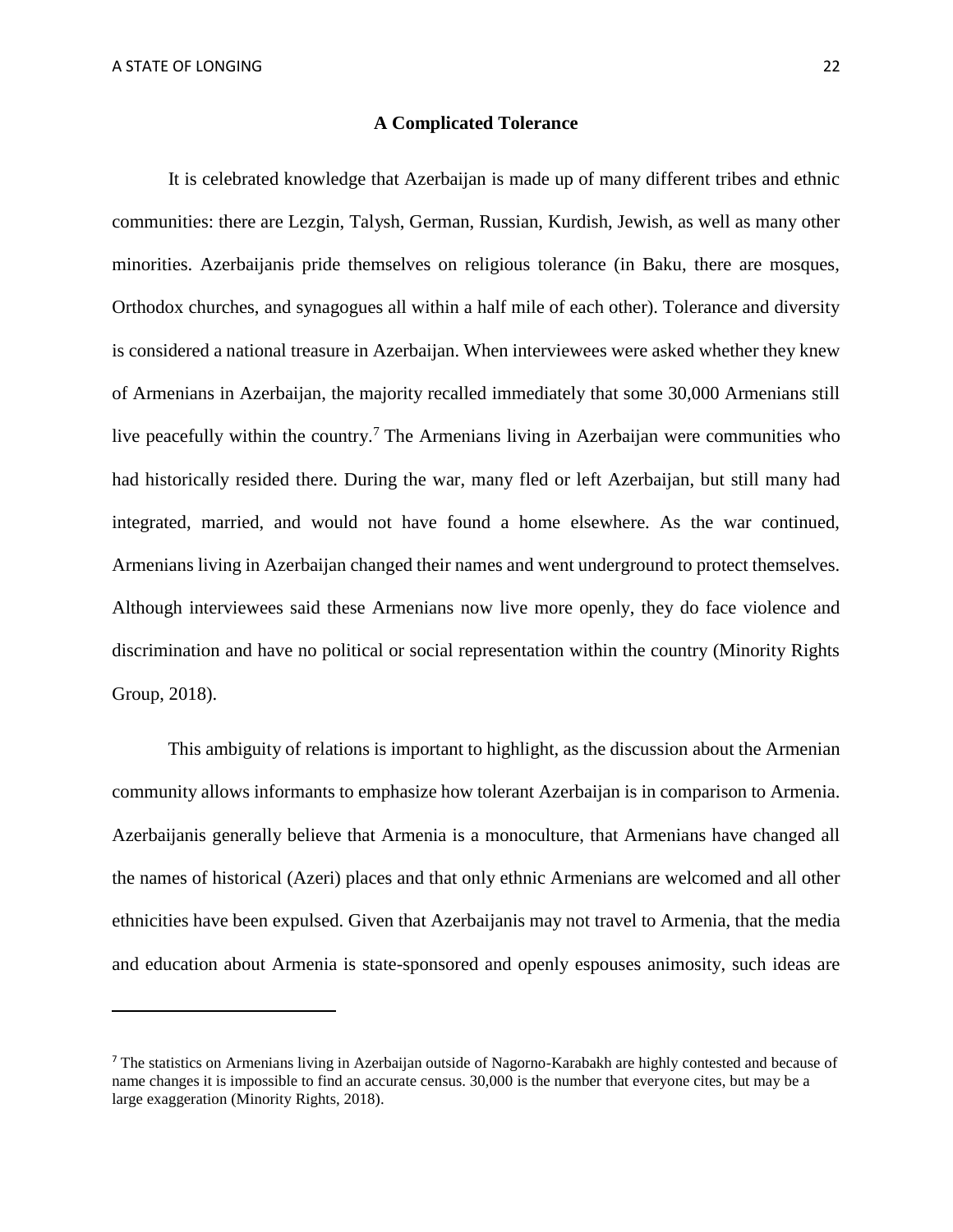$\overline{a}$ 

easily promoted and accepted (Gahramanova, 2010; Garagozov, 2016; Navikova 2012). Additionally, NGO and social initiatives to bring these two communities together have been largely suppressed (Freedom House, 2019). The proclamation of tolerance ties into the victim narrative of Azerbaijani nationalism: Azeris have suffered and lost their homelands, and yet continue to welcome even those who treated them cruelly. There is pride in the fact that Azerbaijan did not force out Armenians the way that they had been forced out by Armenia. However, interviewee's attitudes changed sharply when asked if it was possible to have relationships or communicate with Armenians.

As discussed above, close personal relationships between Azerbaijanis and Armenians had been a normal part of life during the Soviet Union. Some 400,000 Armenians lived in Azerbaijan, a third of them in Nagorno-Karabakh (Minority Rights Group, 2018). As the conflict progressed, those former relationships and communication channels became completely severed. On the personal level, there is no way to talk to the other group any more, despite the fact that 'others' are still living in Azerbaijan. This othering is reinforced on multiple levels. When the Azeri population was directly displaced through conflict, the repercussions spread throughout all society, enforcing, even for those who would not be inclined to equate all Armenians with the enemy, a societal imperative to maintain the block on communication with them. <sup>8</sup> Regardless of whether Azerbaijanis distinguish between individuals and state actions, the block on communication is perpetuated through the media, the education system, and through cultural norms. Thus, attempting to forge personal relationships is treacherous; although some Azerbaijani IDPs maintain positive

<sup>&</sup>lt;sup>8</sup> One language instructor told me she would not feel comfortable adding childhood Armenian friends on Facebook or visiting them in Russia although she wanted to connect with them, because it would be disrespectful or even treacherous to her family.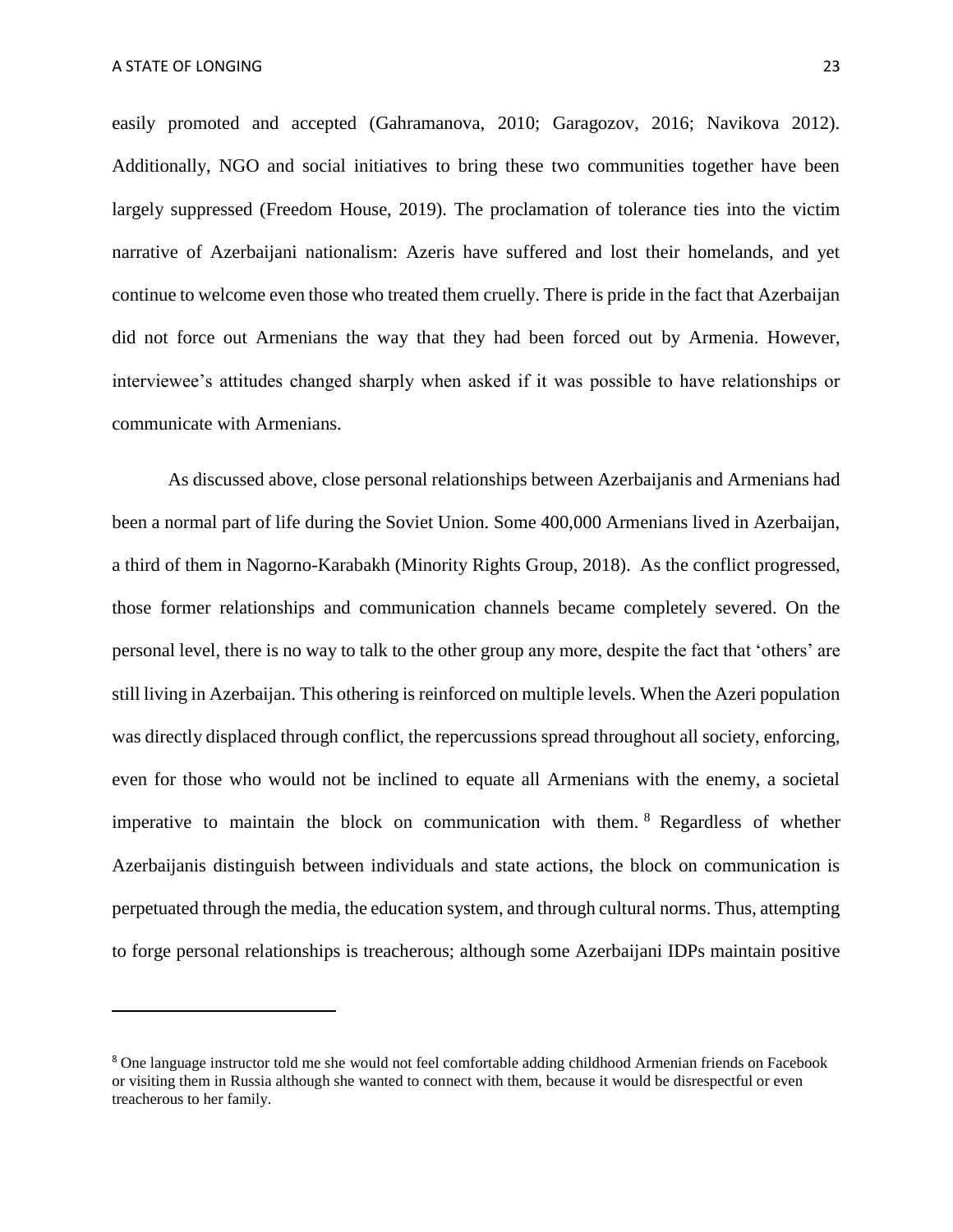A STATE OF LONGING 24

views about Armenian people (their workmanship and business acuity is traditionally praised), actually having a relationship with an Armenian, or getting in touch with former friends and neighbors would be a betrayal of the community and the state. The simple act of communication could cause individuals to lose face and potentially have serious consequences.

Interestingly, even those who felt they could not have relationships with Armenians because of their personal suffering and the suffering of their kin, acknowledged that relationships were possible *outside* of the two countries. Xatira from Agdam illustrated this ambiguity, stating that she took part in trainings for teachers from Post-Soviet countries in Georgia and the United States, and worked amicably with Armenians in her field. Her perspective was that they were just ordinary people; they, like she, had no blame in the conflict. In contrast, another academic selfreflectively discussed the complexity of the situation:

I cannot say I would never speak with an Armenian. I'm not saying they're not people. And it may be that these people are not responsible for the mistakes of politicians, it's only that there is no trust… when the government promotes a certain politics, this starts to get into people's heads.

(Aysel, personal interview, January 14, 2019)

Regardless of their personal views, IDPs seem to agree that within Azerbaijan, the stakes are too high for there to be communication between the two groups. However, a cause for hope on the community level may be that interviewees frequently expressed a sense of solidarity with Armenian people as part of a narrative of common suffering and outrage at being manipulated by larger countries (e.g. Russia) and by elites during the war. "No mother should have to lose a child, no mother should cry" was a common expression of solidarity for those who supported the conflict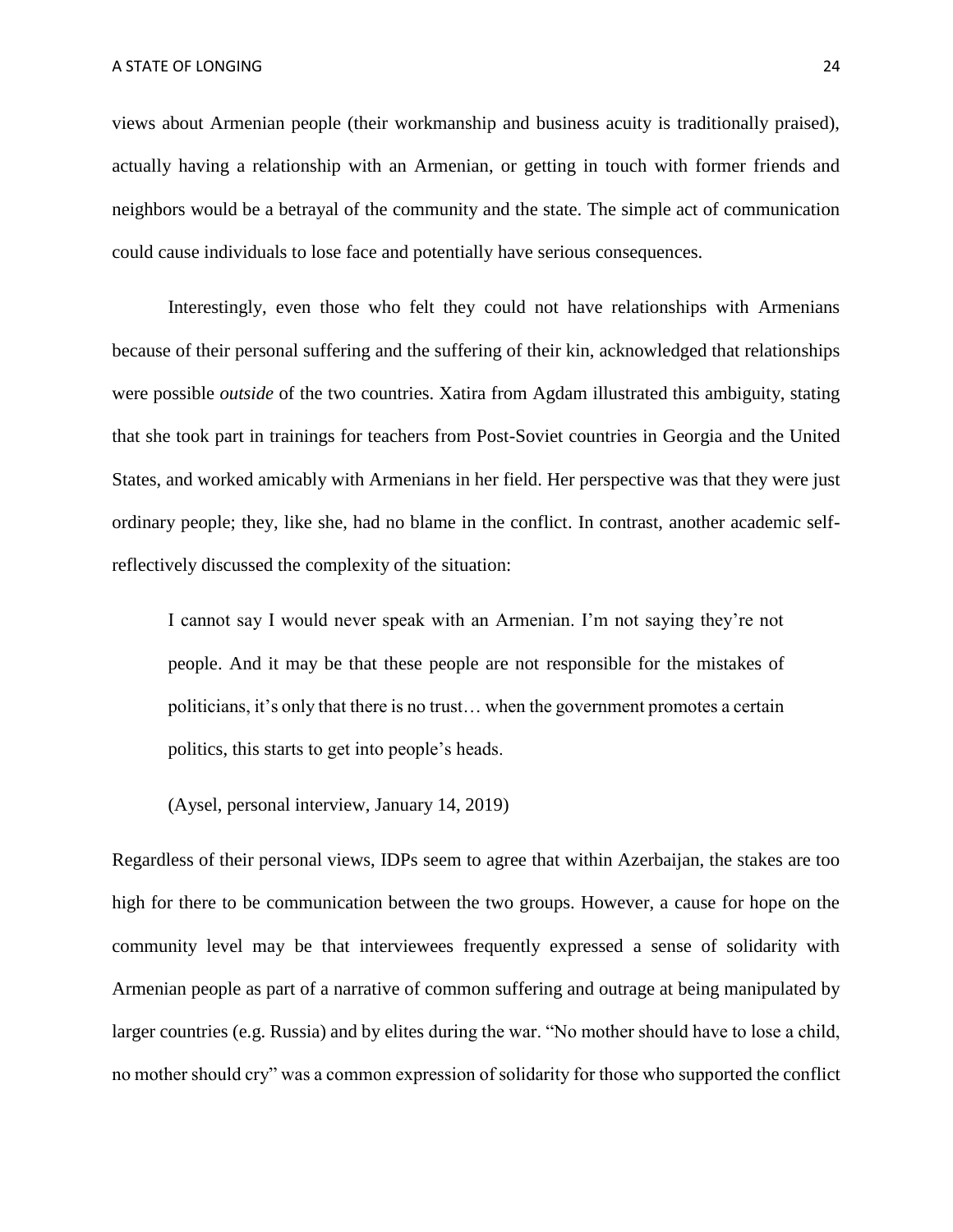$\overline{\phantom{a}}$ 

being resolved peacefully. Many informants expressed sympathy for Armenians, as they are aware of the effects of economic sanctions on Armenia (via Azerbaijan and Turkey) and despite the loss of Nagorno-Karabakh felt that Azerbaijan was much better off economically.<sup>9</sup> Looking at the long history of shared values and co-existence between Armenians and Azeris, it should give one hope to realize that, in the words of conflict researcher Gahramanova (2010), "while Azerbaijanis view the Armenians as the enemy, the hatred is not of a racist nature. Rather, it is connected to land issues: 'You are my enemy because you conquered my lands and forced me out'" (p.140). Once freed from the pressure of nationalism and the conflict discourse which perpetuates this animosity, somewhere outside their borders, individual Armenians and Azerbaijanis may have more in common than not.

# **Youth & Trauma**

Ramina started crying silently over her tea, as she described what happened at Khojaly. Even though she was a young girl when it happened, she told me that every winter when it snows she has this sensation of coldness and dread, and she thinks of those people who perished on February 25-26, 1992, when the Soviet Interior Troops withdrew and Armenian troops blockaded and attacked the town of Khojaly, firing upon and killing hundreds of civilians as they tried to flee

<sup>&</sup>lt;sup>9</sup> "May God never bring war upon anyone...Those poor children, may they never see it. May they not hear the sound of those bombs and missiles. I do not wish that on anyone. Including the Armenians. That is also a shame. Over there are also people who have directed them down a bad path. It didn't occur to them to come and take the land of Azerbaijan. Someone also manipulated them. They too live in bad conditions. They live in worse conditions than Azerbaijanis. We live well, we have everything we need, food, work. But their situation is very bad, the economy is very weak there." (Nergiz, personal interview, January 18, 2019).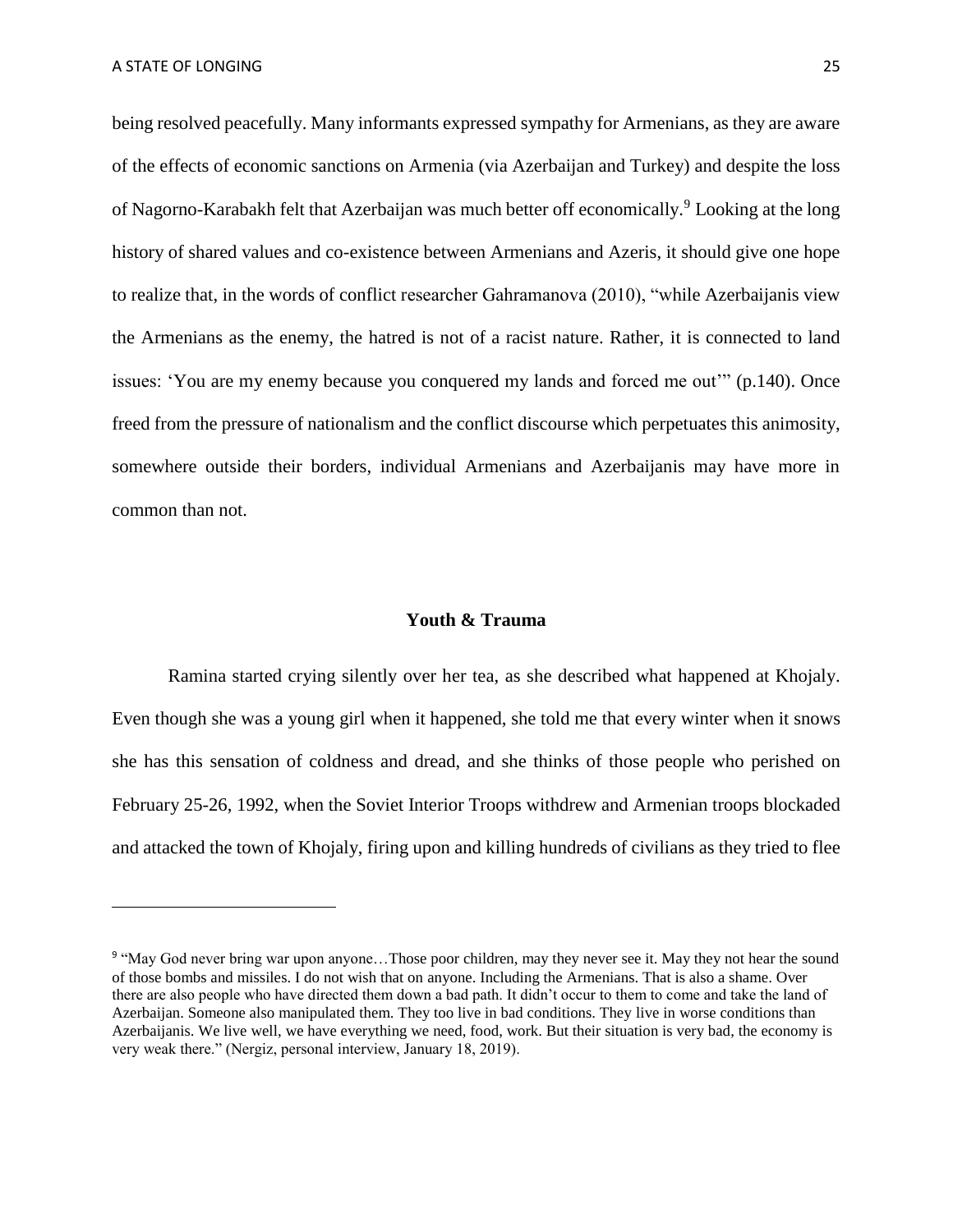$\overline{a}$ 

their besieged town (Human Rights Watch, 1994). The attack on Khojaly was the largest massacre to occur during the war; the Azerbaijani government claimed the loss of 613 lives, although according to De Waal (2012), the official parliamentary number places it at  $485$ . <sup>10</sup> Khojaly has been memorialized as the worst tragedy to befall Azerbaijan in modern times and there have been attempts to have the event recognized as genocide (Virtual Karabakh, 2019; Justice for Khojaly, 2019). In many of the interviews, the event was remembered as the turning point when Azerbaijani families within Nagorno-Karabakh realized they would be forced to flee for their lives. A woman from Lachin, one of the regions very close to Armenia, described it:

For us there, thinking about the tragedy at Khojaly, the women and the children had to get out immediately. So that another tragedy was not to be experienced. Crying, weeping, dropping everything you have, you leave home. Think about it. It was like that. So hard, so hard.

(Pervane, personal interview, January 19, 2019)

For IDPs like Ramina and Pervane who escaped from nearby regions, what happened at Khojaly was experienced on a visceral level and their proximity to the event was deeply traumatizing. Khojaly is often cited as the primary reason why forgiveness and reconciliation with Armenia can never be possible—it was seen as the point-of-no-return in inter-ethnic relations. The targeting of civilians and the human rights abuses therein were frequently enumerated by respondents in gory detail. The atrocities committed at Khojaly are well known, as Khojaly and other events of the war

<sup>&</sup>lt;sup>10</sup> As the village was taken into Karabakh Armenian control after the attack, an official death toll remains disputed. As many as 500-1,000 may have died (Human Rights Watch, 1994).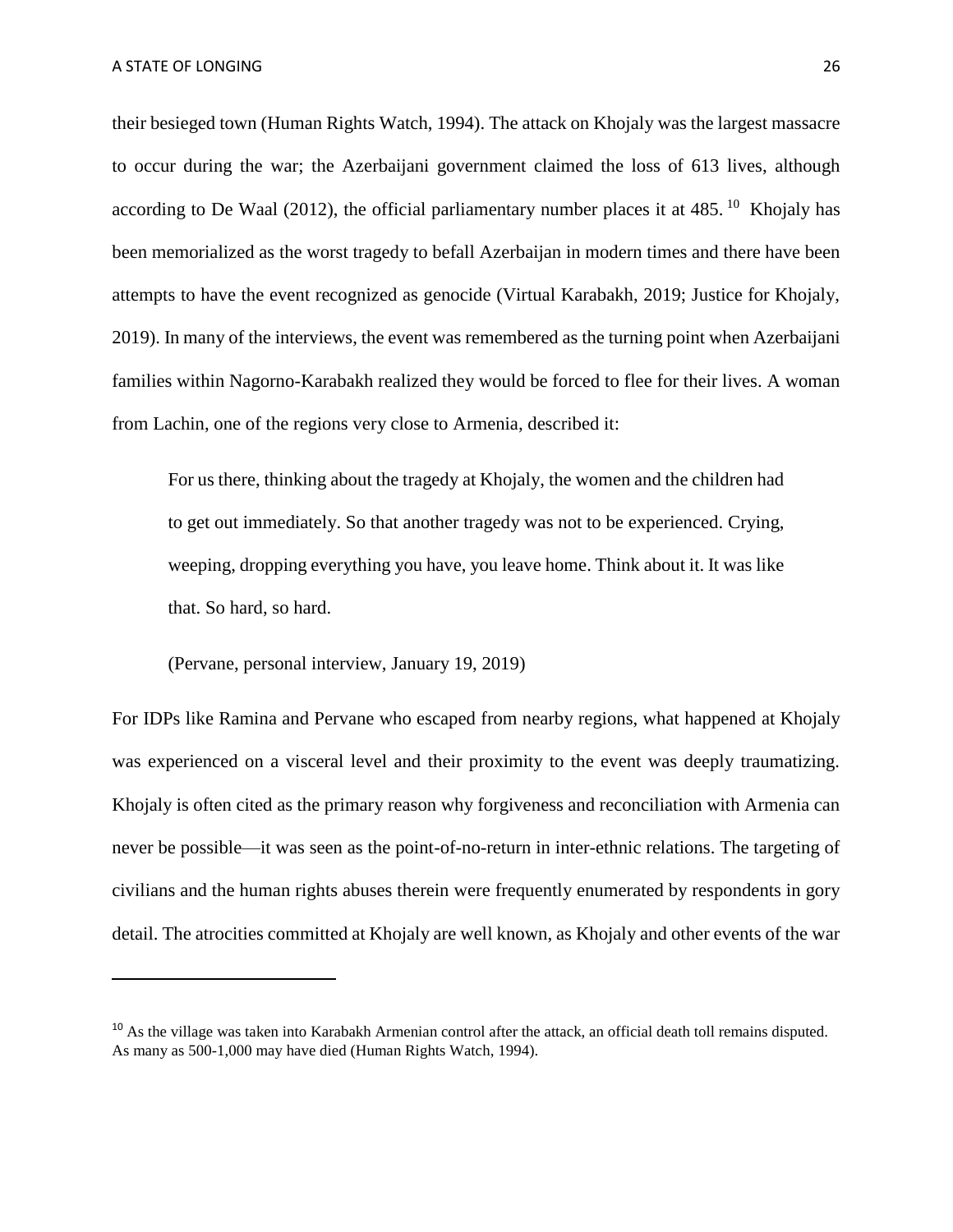$\overline{\phantom{a}}$ 

are key parts of school curricula. February 26 is a nation-wide day of mourning: school children come out to lay roses on the monuments, watch brutal documentaries in class, and draw disturbing and bloody pictures of the event (De Waal, 2012; Justice for Khojaly: Through Children's Eyes, 2019). Commemorative acts of this type, promoted by the state, and repeated year upon year serve to reproduce the collective imaging of the massacre in painful, unforgettable ways, obliterating questions of moral ambiguity (Wertsch, 2002). Some teachers who were interviewed said that the emphasis on these tragedies had negative effects on young children (both their own and their students), causing them to cry and panic in class, or become overly fixated on the brutal material.<sup>11</sup> However, another teacher believed that instruction about the war was extremely important, and that the next generation needed to know their history to be certain who their enemy was.

The younger generations, specifically the children of IDPs, may hold stronger feelings of animosity and militancy than those who remember life before the war, in line with Halperin  $\&$ Pliskin's (2015) and Gargozov's (2016) studies. In school, the fixation on events of the war which portray Azerbaijan as victim, without acknowledging the instances in which it was also perpetrator, have a crucial influence on the construction of ethnonationalist sentiment at a young age. Children grow up both removed from the conflict, and cut-off from the other community, with no opportunity to question the validity and historicity of these beliefs about Azerbaijan and Armenia's role in Nagorno-Karabakh. The media in Azerbaijan is also strongly ethnonationalist, and continually features stories about Armenian aggression and Azerbaijani victimhood (Badelescu,

<sup>&</sup>lt;sup>11</sup> "Why should my daughter look and cry after all these terrible things that happened in Agdam and Khojaly. She watches these videos and she cries and then she goes into a depression. Sometimes I don't let her watch them. But on Black January I can't get my daughter away from the television. It's bad! I say daughter, you've learned enough. And she says no, I want to learn more" (Aysel, personal interview, January 14, 2019).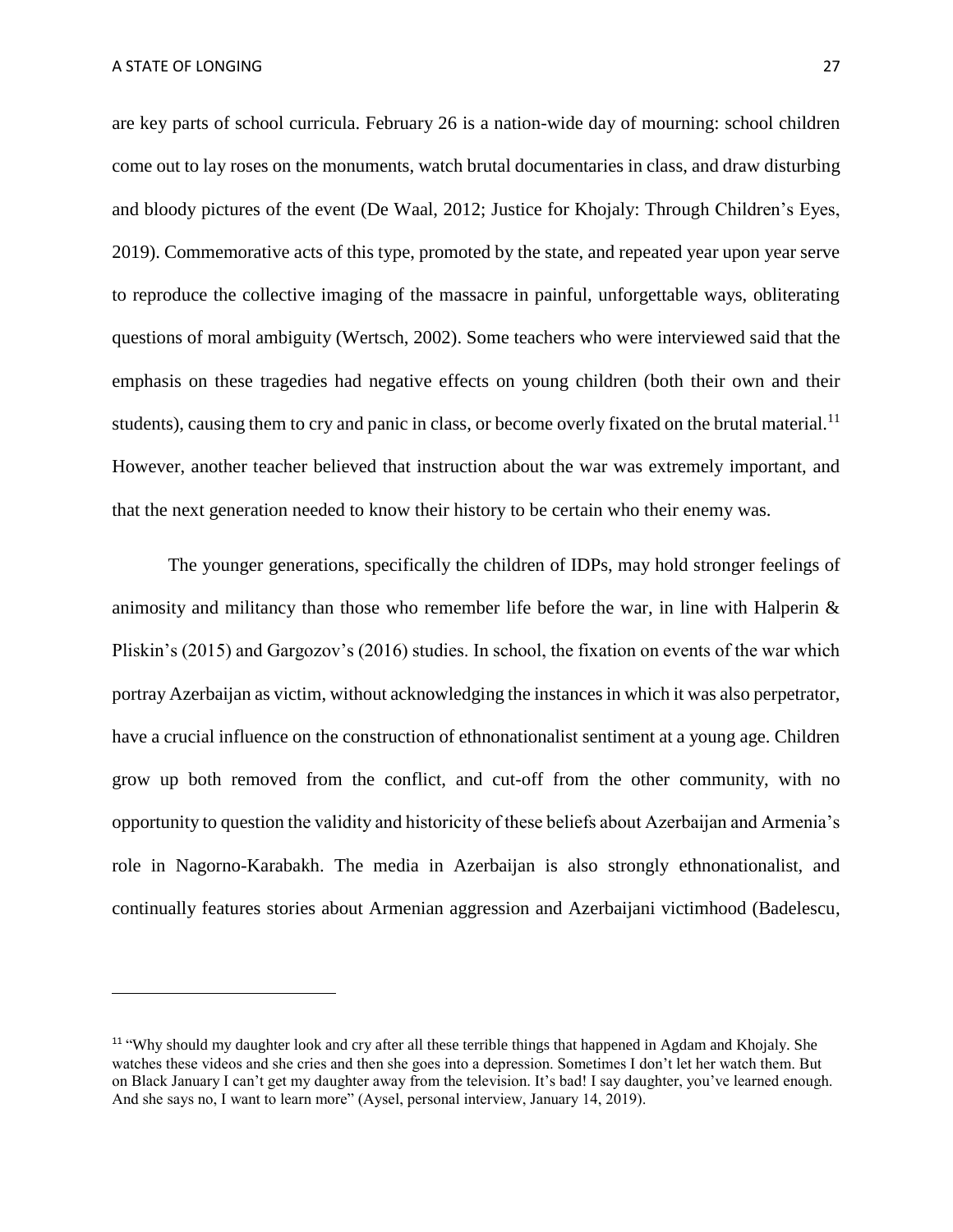2018; Navikova, 2012). With personal relationships between communities and individuals no longer tenable, the millennial generation has only experienced life in a frozen conflict, in a country where adults discuss the need and the willingness to go to war over their evening tea. What longterm repercussions will this have on the next generation of Azerbaijanis and their visions for Nagorno-Karabakh?

To be clear, the subject of the future in Azerbaijan is also complicated by larger themes. For young people growing up with different beliefs about success and consumerism within a capitalist system, the desire to sacrifice themselves for the land and their community's honor may only go so deep. Often to the chagrin of their elders, the children of IDPs and refugees may identify less as being from Karabakh and more with where they've grown up, in Baku or other cities. They may not necessarily share the desire of their parents to go back to a place they have never lived, if they perceive urban life and an urban future to be preferable (more mobile and economically advantageous) to a rural life. This generational shift in aspirations is made possible as IDPs' grievances are addressed on the ground level, through access to better housing, better schools, better job prospects which allow them to imagine a stable future in situ. Nevertheless, based on the small sample of families interviewed, it can be said that IDP parents strive to pass down their informal histories to their children. In sharing their collective stories of trauma, displacement, longing and survival, they wish to motivate their children to resolve the conflict—whether by going to war, or engaging in the community and finding a resolution.

# **Conclusion: Imaginings of the Future**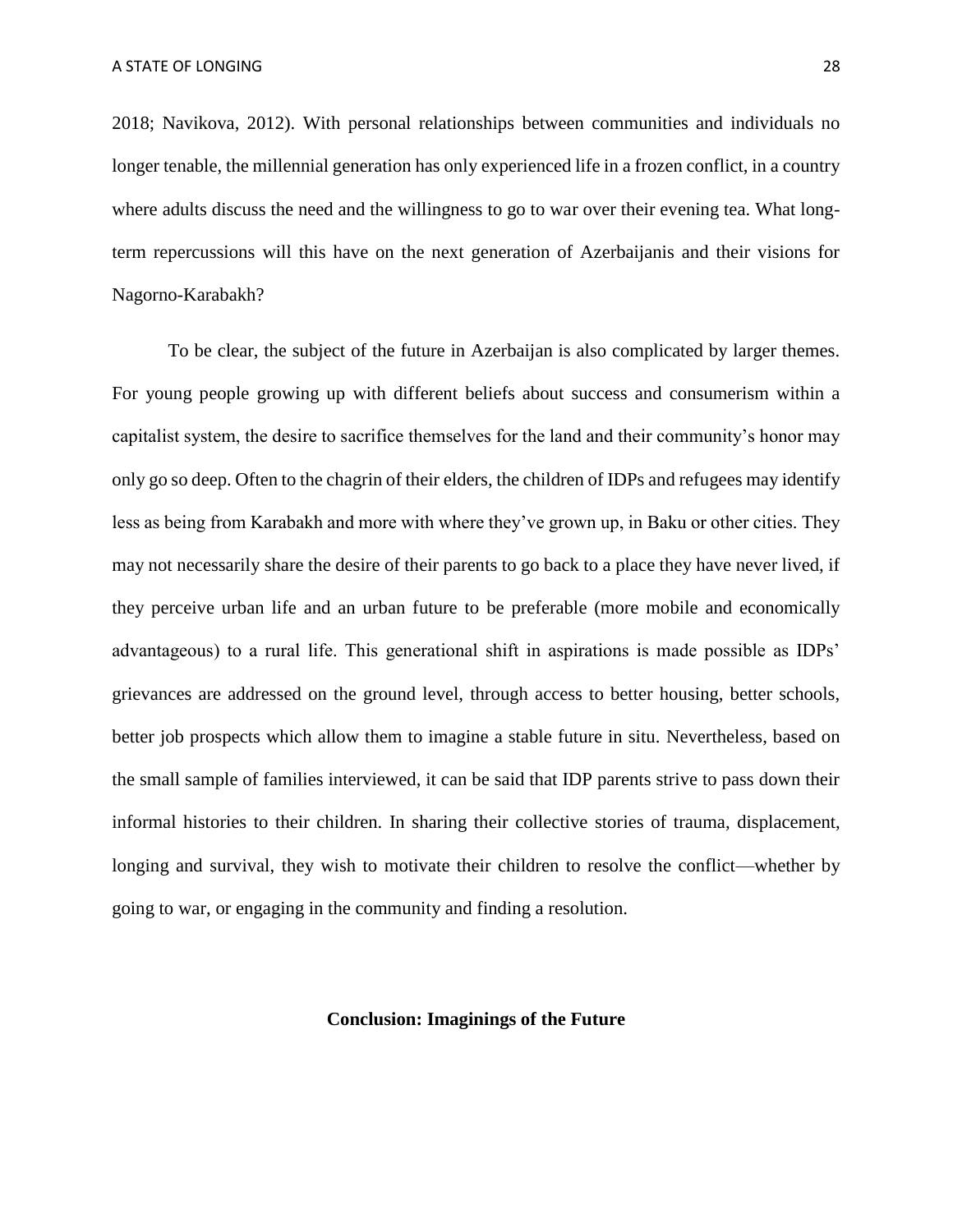As I listened to these stories of good relations turned bad, and wondered how IDPs imagined a return to Karabakh would actually look like, I wanted to know if people thought reconciliation between Azerbaijan and Armenia could ever be possible. The professor from Qubatli shared his thoughts on the matter:

These memories need time, time is needed for these wounds to heal, to forgive, to go back home. There are those that say, many that say, may my son go to fight for the land, and he goes and he is martyred and his mother and father come and kiss the Azerbaijani flag and say, my son died protecting the land, he died fighting for his honor… But those people whose sons go to fight and are martyred, they still say I will get my land back and then they will be next-door neighbors to Armenia, living again in those villages…The time will come when relations will again arise between these two. But that relation, in this situation, it is still difficult to forgive, and I understand that.

(Novruz, personal interview, January 19, 2019)

For relations to be remade, it will take both concrete agreements and symbolic concessions in order to address such long-standing grievances and cultural trauma. As evidenced by these interviews, it will also take time, as well as a multi-level effort to rebuild the trust and forgiveness. But good relations are in the interests of both Azerbaijan and Armenia, their residents, and international stakeholders, for economic stability and for security in the Caucasus region.

For IDPs, being from Nagorno-Karabakh is the source of joy and sorrow, pride and pain; the paradox at the center of their identities as they negotiate this state of longing. As a way to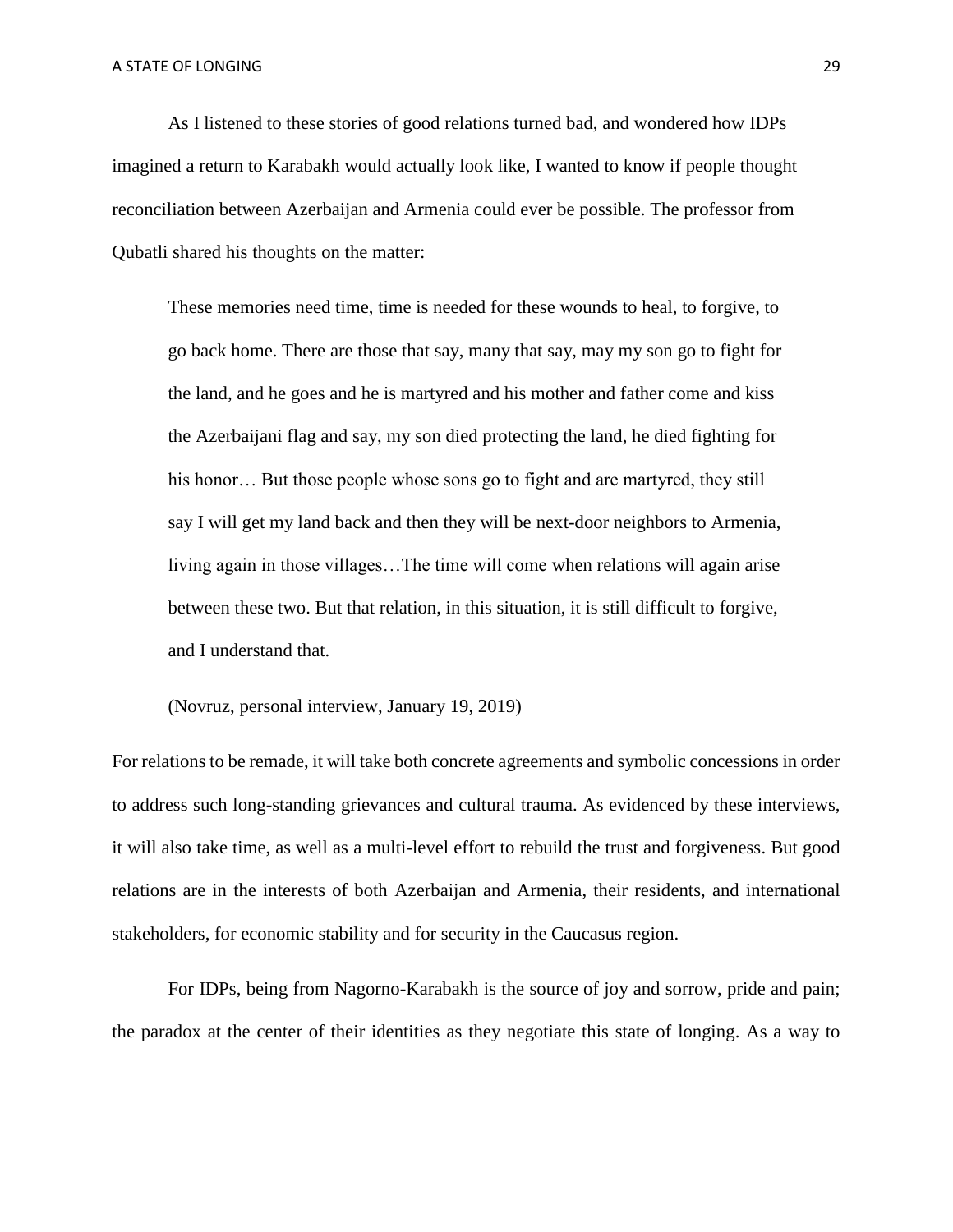conclude the interviews, interviewees were asked to reflect on what being from Karabakh meant to them. Some of the responses were:

Pervane from Lachin, [laughing]: "Being from Karabakh, it's a lovely feeling, although we cannot live this path anymore" (personal interview, January 19, 2019).

Ali from Zengilan: "Every moment, every minute, our dreams are there" (personal interview, January 21, 2019).

Xatira from Agdam: "To love Karabakh you have to see it. You have to live there. You have to drink from the water. You have to eat the bread. You have to breathe the air" (personal interview, January 15, 2019).

Novruz from Qubatli: "Being from Karabakh means both happiness and the tragedy of the conflict with our neighbors… But regardless of this, people who have lived the torture of Karabakh, even those from Khojaly who went through so much cruelty, would return without hesitation…The feeling of Karabakh is a feeling of pride" (personal interview, January 18, 2019).

As explored in this thesis and illustrated in the excerpts above, Nagorno-Karabakh carries strong symbolic and concrete meaning for Azerbaijani IDPs, as it surely as it does for Karabakh Armenians. As contemporary conflict studies have shown, the significance of the symbolic value will take precedence over material gain, especially in the case of intractable conflicts (Atran & Axelrod, 2008; Ginges & Atran, 2011). The power of sacred value for Nagorno-Karabakh stakeholders must be understood if a compromise is to be negotiated and implemented. In the words of Zittoun (2017), the collective past is always creating an imagining of the future. As older IDPs pass on the torch to their children, the ambiguity of these informal histories will change, and the future will also change, perhaps for the better. As it stands now, any resolution must take into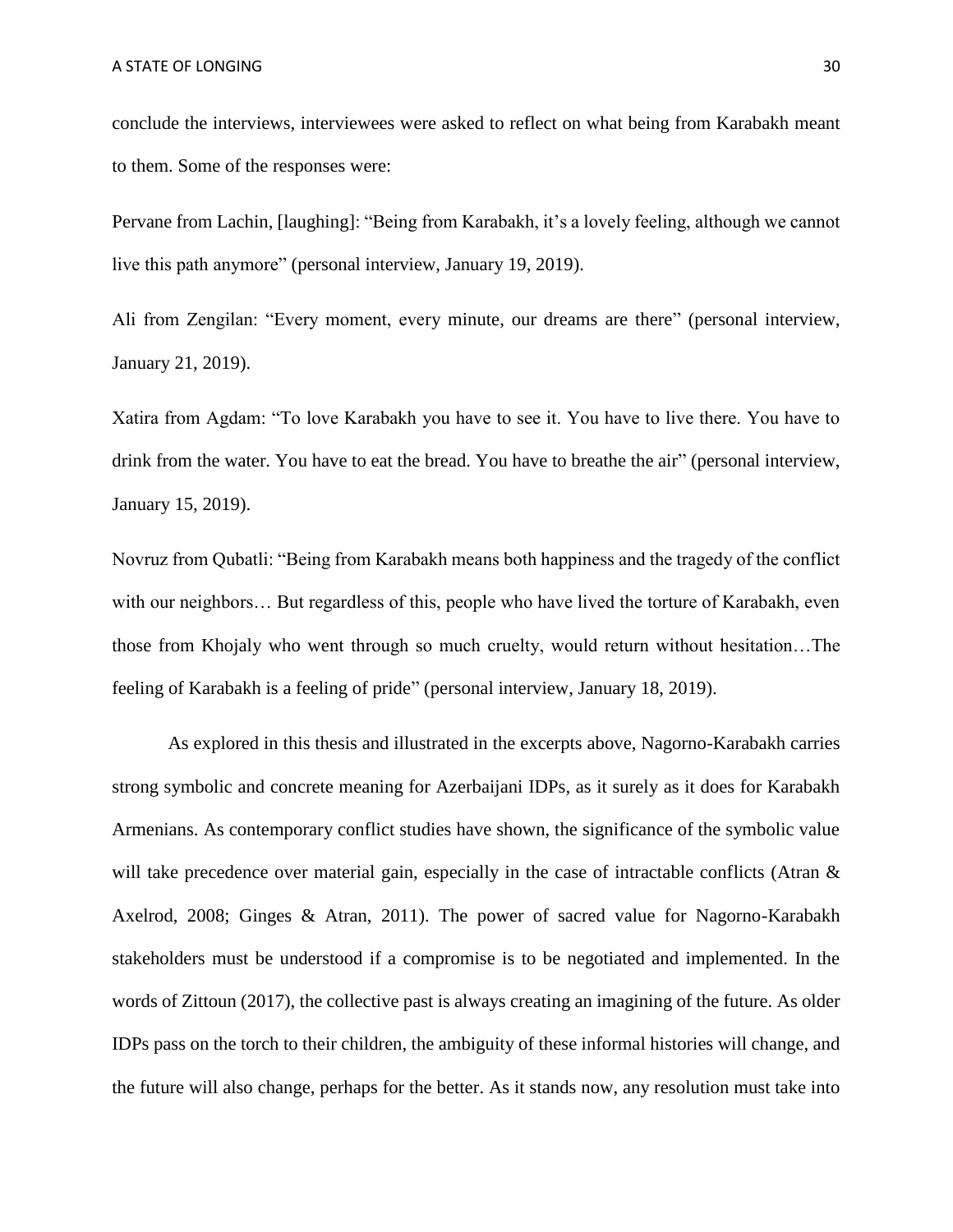account the framing of identity issues within the conflict—the collective past—as it is passed down informally and formally to the next generation of Azerbaijanis. The key identity issues elucidated in this study may provide a more nuanced understanding of IDPs as one of the stakeholders in the Nagorno-Karabakh conflict. Their identity concerns relating to the land, their community, their government and Armenia will need to be taken into consideration if a resolution is to be supported.

Ultimately, changing the vision for the future lies within the imaginings of the past. In the case of intractable conflict, these collective imaginings seem ubiquitous and monolithic, but as any form of institutionalized culture, they can also be changed and give way to alternate futures. In order for that to happen, the discourse on the institutional level will need to change, and mid-level politicians who played a critical part in fueling the conflict must now play an active role in deconstructing the victim-enemy narrative from the top down (Gahramanova, 2010; Gamaghelyan, 2010). Ethnonationalist discourse in both Azerbaijan and Armenian politics, media, and education does not allow for a reckoning of the land as the home and the source of livelihood for *both* peoples. Attempts to resolve the conflict via this discourse have only met with failure, as ethnonationalism cannot recognize the rights and claims of other ethnic groups within the same territory. And yet, the personal stories of IDPs show the existence of alternative narratives which if anything demonstrate the resiliency of hope and belief, and the desire for a better future.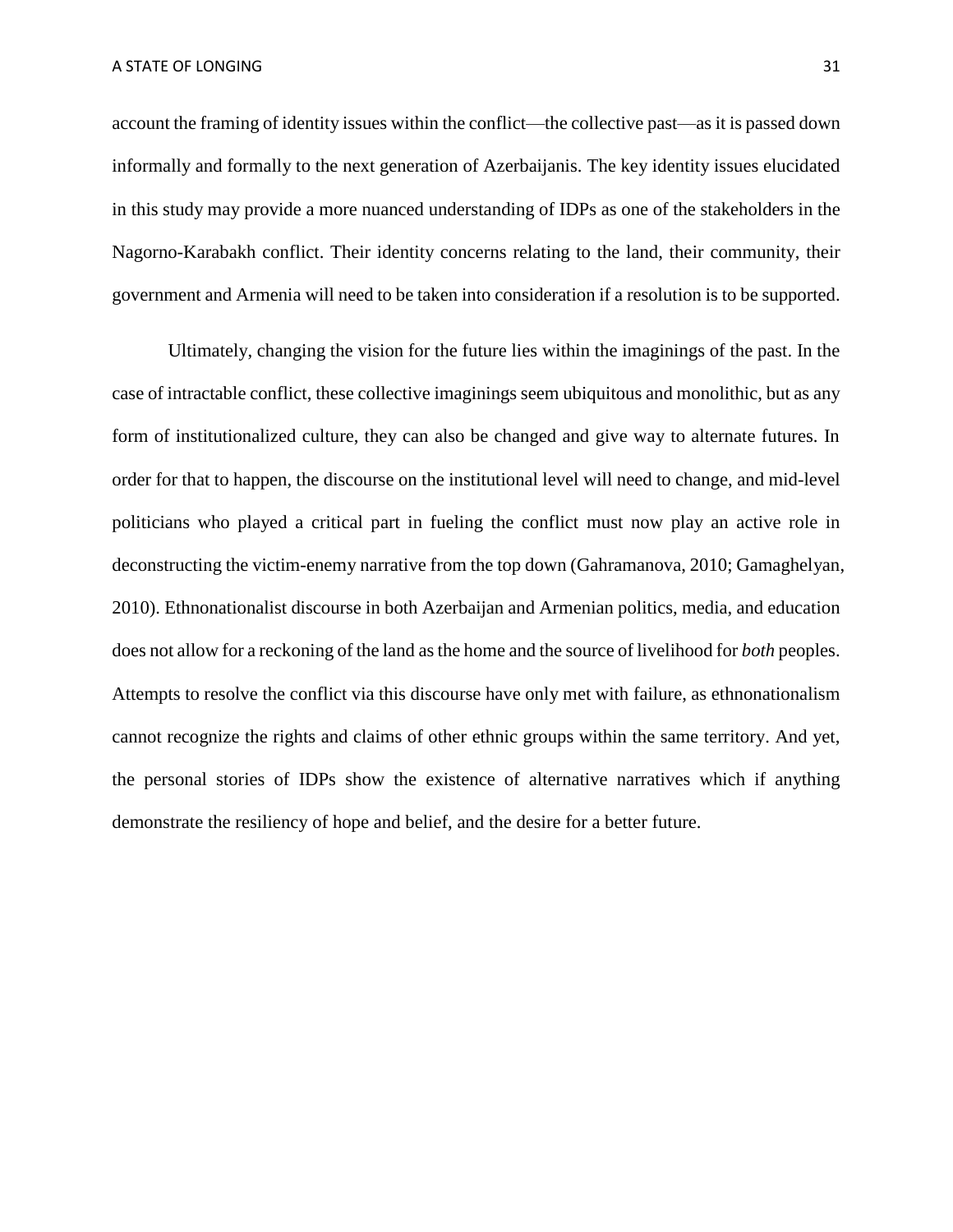#### **References**

- Atran, S., & Axelrod, R. (2008). Reframing sacred values. *Negotiation Journal*, *24*(3), 221–246. <https://doi.org/10.1111/j.1571-9979.2008.00182.x>
- Freedom House Azerbaijan. (2019, January 31). Retrieved April 24, 2019, from <https://freedomhouse.org/report/freedom-world/2019/azerbaijan>
- Azərbaycan Respublikasi Qaçqinlarin və Məcburi Köçkünlərin Işləri Üzrə Dövlət Komitəsi (The Republic of Azerbaijan State Committee of Refugee and IDP Affairs). (n.d.). Retrieved May 5, 2019, from<http://www.qmkdk.gov.az/az/pages/18.html>
- Bădulescu, L. (2018). Armenians on Azerbaijanis in the Nagorno-Karabakh conflict. Shaping the image of the enemy. *Sfera Politicii*, *XXV*(193-194 (3-4)), 76–83.
- Bernard, H., & Gravlee, Clarence C. (2015). *Handbook of methods in cultural anthropology* (2nd ed.). Lanham, Maryland ; London, England: Rowman & Littlefield.
- Brescó de Luna, I. (2017). The end into the beginning: Prolepsis and the reconstruction of the collective past. *Culture & Psychology*, *23*(2), 280–294. <https://doi.org/10.1177/1354067X17695761>
- De Waal, T. (2003). *Black garden: Armenia and Azerbaijan through peace and war*. New York: New York University Press.
- De Waal, T. (2011.). More War in the Caucasus. Retrieved May 24, 2019, from Carnegie Moscow Center website: [https://carnegieeurope.eu/2011/02/09/more-war-in-caucasus](https://carnegieeurope.eu/2011/02/09/more-war-in-caucasus-pub-42579)[pub-42579](https://carnegieeurope.eu/2011/02/09/more-war-in-caucasus-pub-42579)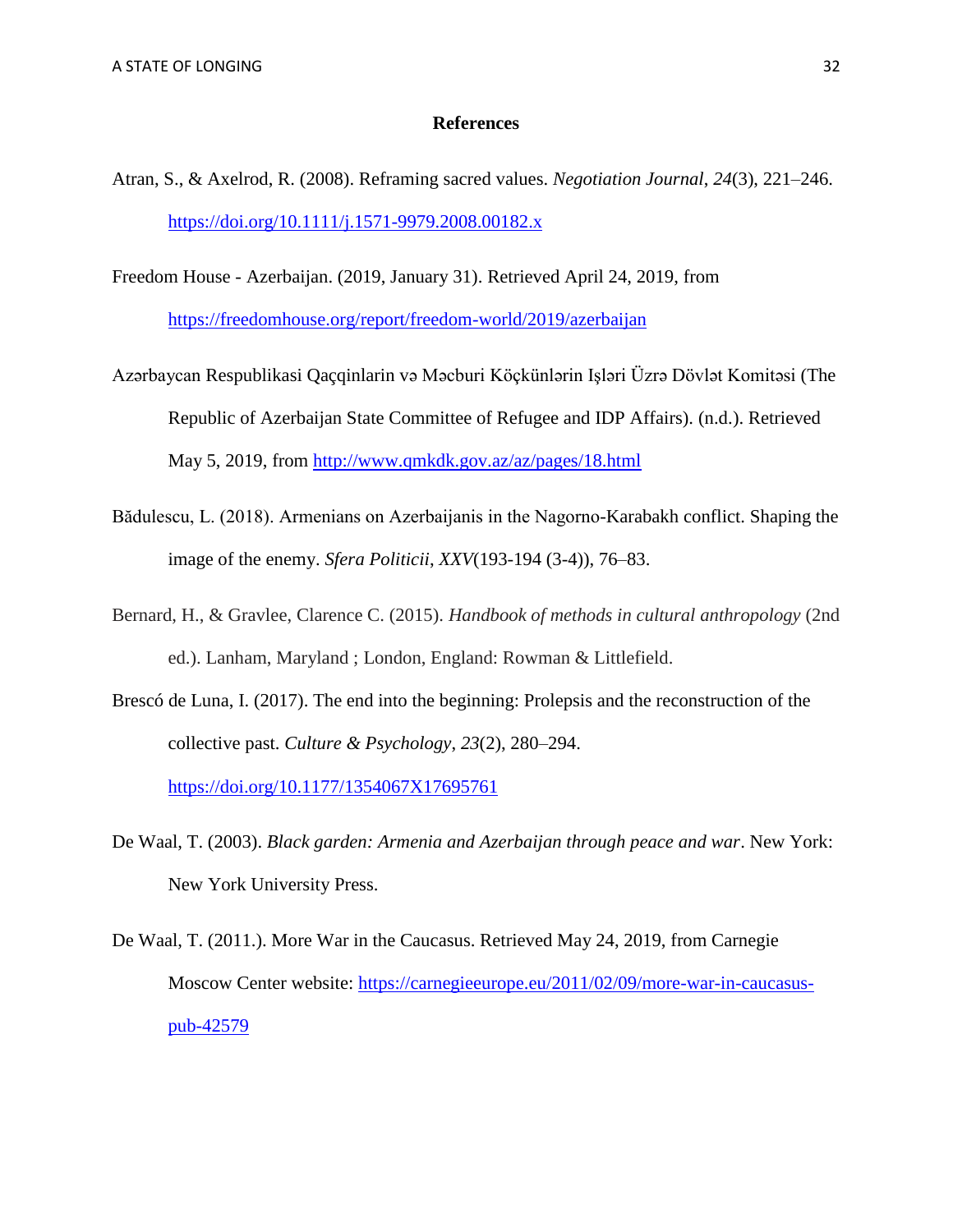- Gahramanova, A. (2010). Paradigms of political mythologies and perspectives of reconciliation in the case of the Nagorno-Karabakh conflict. *International Negotiation*, *15*(1), 133–152. <https://doi.org/10.1163/157180610X488218>
- Gamaghelyan, P. (2010). Rethinking the Nagorno-Karabakh conflict: identity, politics, scholarship. *International Negotiation*, *15*(1), 33–56. <https://doi.org/10.1163/157180610X488173>
- Garagozov, R. (2016). Painful collective memory: Measuring collective memory affect in the Karabakh conflict. *Peace and Conflict: Journal of Peace Psychology*, *22*(1), 28–35. <https://doi.org/10.1037/pac0000149>
- Geukjian, O. (2016). *Negotiating Armenian-Azerbaijani peace: opportunities, obstacles, prospects*. Retrieved from<http://www.tandfebooks.com/isbn/9781315597621>
- Ginges, J., & Atran, S. (2011). War as a moral imperative (not just practical politics by other means). *Proceedings of the Royal Society B: Biological Sciences*, *278*(1720), 2930–2938. <https://doi.org/10.1098/rspb.2010.2384>
- Halperin, E., & Pliskin, R. (2015). Emotions and emotion regulation in intractable conflict: studying emotional processes within a unique context: emotional processes within a unique context. *Political Psychology*, *36*, 119–150.<https://doi.org/10.1111/pops.12236>
- Human Rights Watch/Helsinki (Organization : U.S.) (Ed.). (1994). *Azerbaijan: Seven years of conflict in Nagorno-Karabakh*. New York: Human Rights Watch.
- Seidman, I. (1991). *Interviewing as qualitative research: a guide for researchers in education and the social sciences.* New York: Columbia University Press.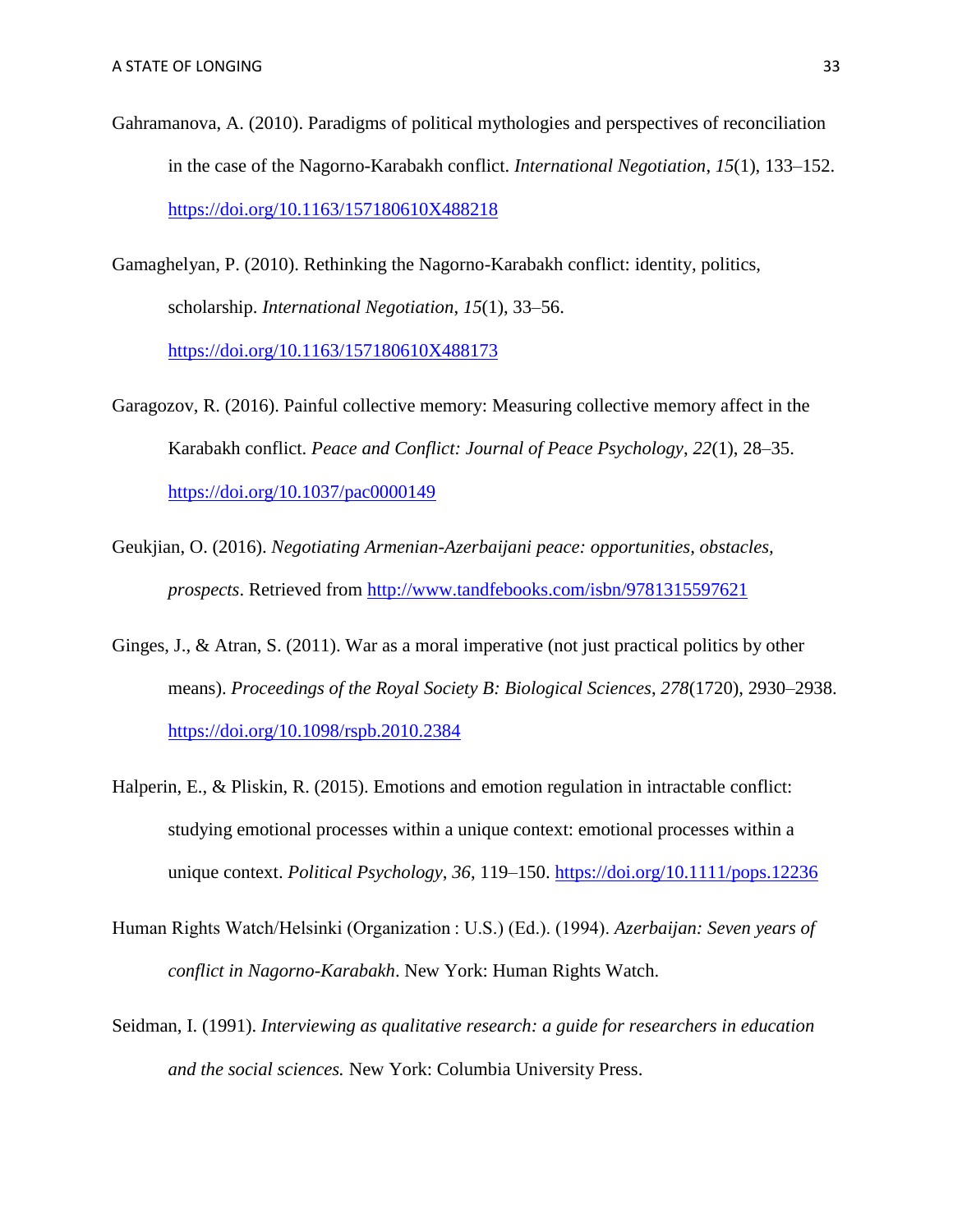- Newman, D. (2006). *The resilience of territorial conflict in an era of globalization*. Kahler, M., & Walter, B. F. (2006). *Territoriality and conflict in an era of globalization*. Cambridge, UK ; New York: Cambridge University Press.
- Kopecek, V., Hoch, T., & Baar, V. (2016). Conflict transformation and civil society: the case of Nagorno-Karabakh. *Europe-Asia Studies*, *68*(3), 441–459. <https://doi.org/10.1080/09668136.2016.1147528>
- Minority Rights Group Armenians. (n.d.). Retrieved April 23, 2019, from <https://minorityrights.org/minorities/armenians/>
- Muth, S. (2014). War, language removal and self-identification in the linguistic landscapes of Nagorno-Karabakh. *Nationalities Papers*, *42*(1), 63–87. <https://doi.org/10.1080/00905992.2013.856394>
- Najafizadeh, M. (2013). Ethnic conflict and forced displacement: narratives of Azeri IDP and refugee women from the Nagorno-Karabakh War. (internally displaced persons)(Report). *Journal of International Women's Studies*, *14*(1), 161–183.
- Najafizadeh, M. (2015). Poetry, Azeri IDP/refugee women, and the Nagorno-Karabakh war. *Journal of Third World Studies*, *32*(1), 13–43.
- Novikova, G. (2012). The Nagorno Karabakh conflict through the prism of the image of the enemy. *Transition Studies Review*, *18*(3), 550–569. [https://doi.org/10.1007/s11300-012-](https://doi.org/10.1007/s11300-012-0216-8) [0216-8](https://doi.org/10.1007/s11300-012-0216-8)
- UNHCR (n.d.). Azerbaijan: Analysis of Gaps in the Protection of Internally Displaced Persons (IDPs). Retrieved May 5, 2019, from UNHCR website: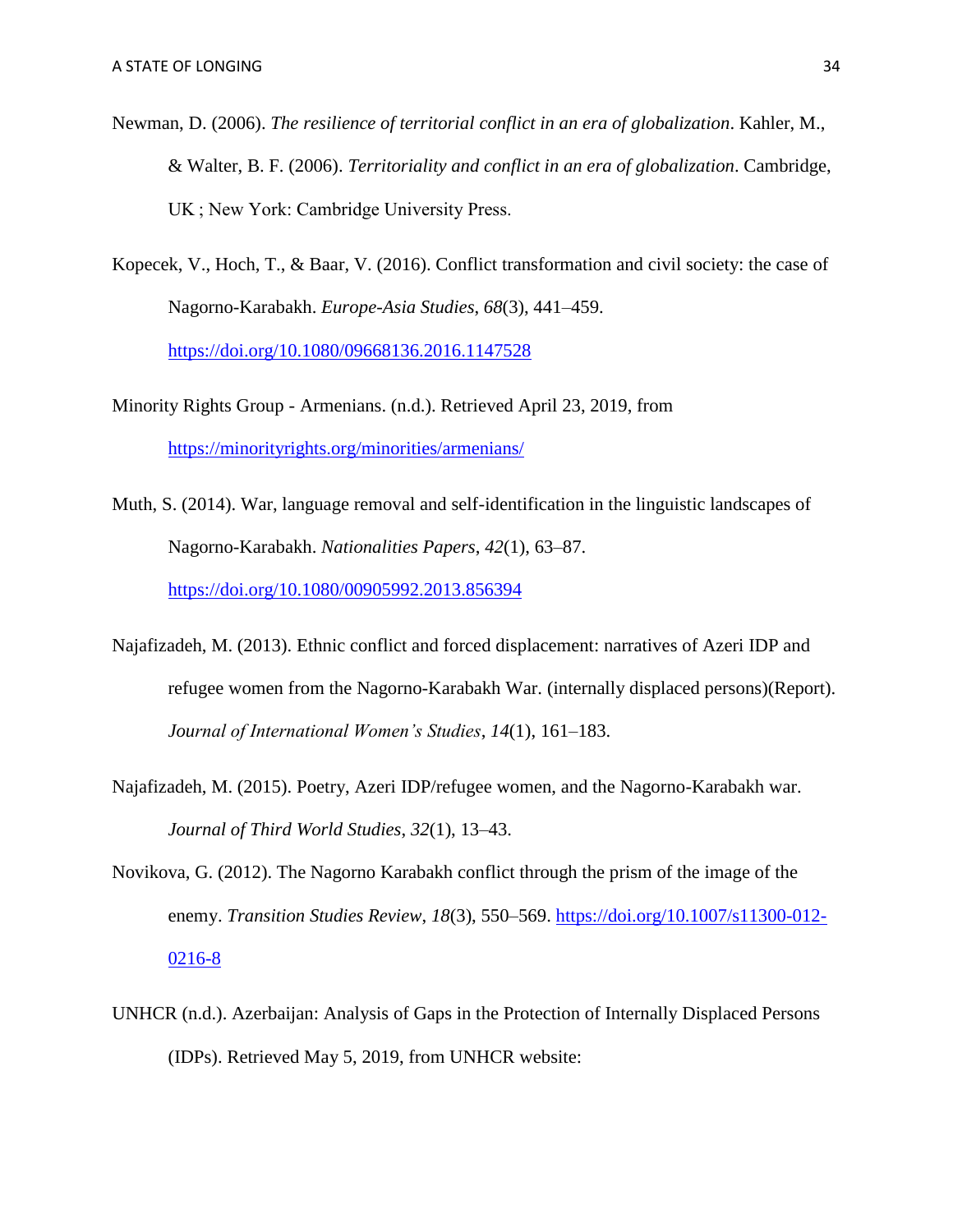[https://www.unhcr.org/protection/convention/4bd7edbd9/azerbaijan-analysis-gaps](https://www.unhcr.org/protection/convention/4bd7edbd9/azerbaijan-analysis-gaps-protection-internally-displaced-persons-idps.html)[protection-internally-displaced-persons-idps.html](https://www.unhcr.org/protection/convention/4bd7edbd9/azerbaijan-analysis-gaps-protection-internally-displaced-persons-idps.html)

- [Jarosiewicz](https://www.osw.waw.pl/en/node/15774) & Folkowski. (2016). The four-day war in Nagorno-Karabakh. (2016, April 6). Retrieved May 5, 2019, from OSW website: [https://www.osw.waw.pl/en/publikacje/analyses/2016-04-06/four-day-war-nagorno](https://www.osw.waw.pl/en/publikacje/analyses/2016-04-06/four-day-war-nagorno-karabakh)[karabakh](https://www.osw.waw.pl/en/publikacje/analyses/2016-04-06/four-day-war-nagorno-karabakh)
- Through Children's Eyes | justicekhojaly. (n.d.). Retrieved May 24, 2019, from <http://www.justiceforkhojaly.org/content/through-childrens-eyes>
- Virtual Karabakh Khojaly Genocide. http://www.virtualkarabakh.az. (n.d.-a). Khojaly genocide. Retrieved May 24, 2019, from [http://www.virtualkarabakh.az/en/post](http://www.virtualkarabakh.az/en/post-item/30/50/khojaly-genocide.html)[item/30/50/khojaly-genocide.html](http://www.virtualkarabakh.az/en/post-item/30/50/khojaly-genocide.html)
- Virtual Karabakh Country Page. http://www.virtualkarabakh.az. (n.d.-b). Qarabağ Azərbaycan. Retrieved May 17, 2019, from

<http://www.virtualkarabakh.az/az/home/2/qarabag-azerbaycan.html>

- Wagoner, B., & Brescó, I. (2016). Conflict and memory: The past in the present. *Peace and Conflict: Journal of Peace Psychology*, *22*(1), 3–4.<https://doi.org/10.1037/pac0000147>
- Watts, V. (2013). Indigenous place-thought & agency amongst humans and non-humans (First) Woman and Sky Woman go on a European world tour!). *Decolonization Indigeneity, Education & Society, 2(1).*
- Wertsch, J. V. (2002). *Voices of collective remembering*. Cambridge, U.K. ; New York: Cambridge University Press.